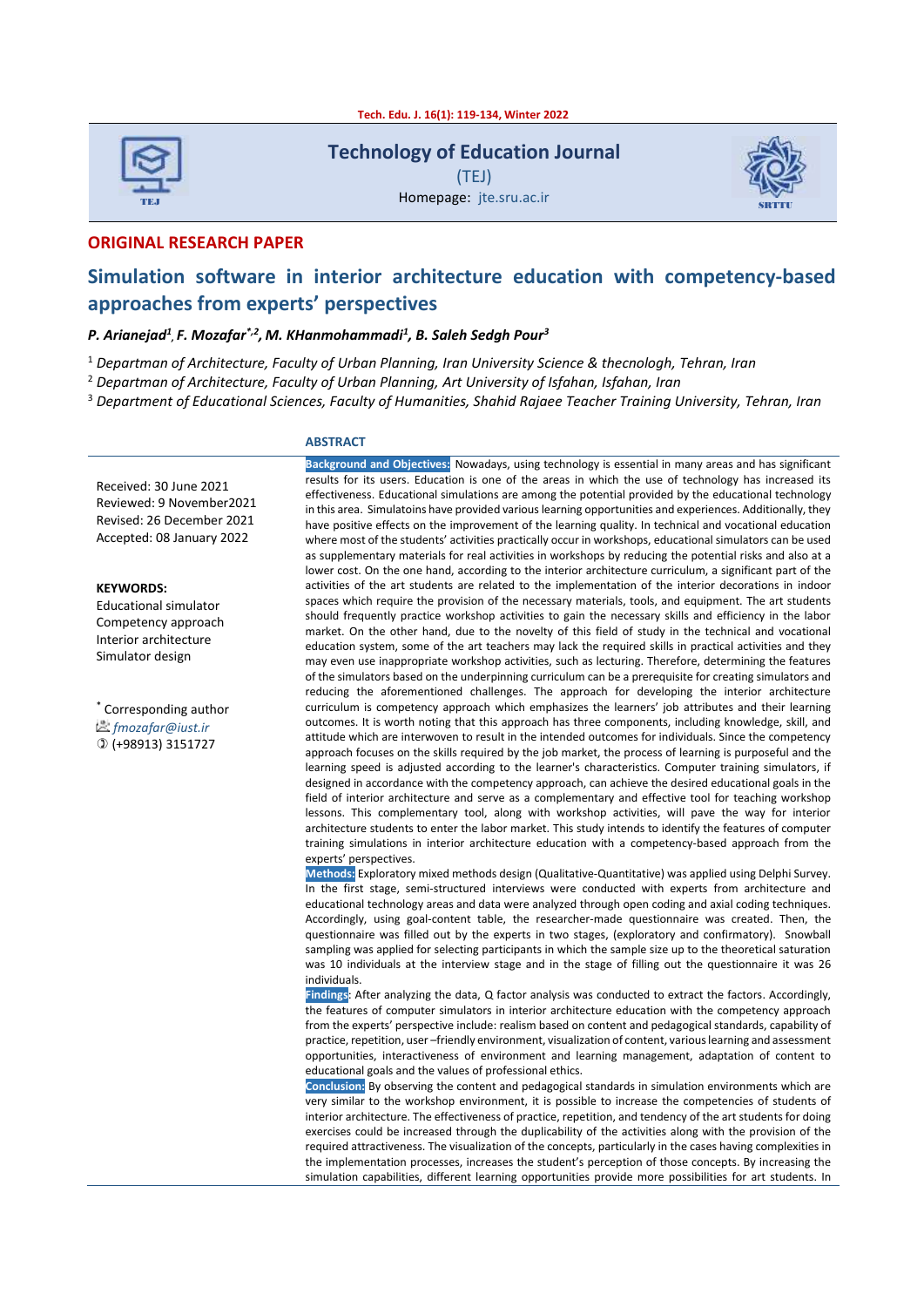addition to creating conditions for monitoring what students have learned, predicting assessment opportunities provides them with the possibility of self -assessment. Also, the interactivity of the simulator and the management of the learning process by the art students are the characteristics of the environments in which active learning takes place and causes the coordination of the learning process with the speed of student's progress. Laying emphasis on the ethical values and integrating them with the components of competency can strengthen the educational objectives in designing the activities.

|                             |                          | ---<br>$\frac{1}{2} \left( \frac{1}{2} \right) \left( \frac{1}{2} \right) \left( \frac{1}{2} \right) \left( \frac{1}{2} \right) \left( \frac{1}{2} \right) \left( \frac{1}{2} \right) \left( \frac{1}{2} \right) \left( \frac{1}{2} \right) \left( \frac{1}{2} \right) \left( \frac{1}{2} \right) \left( \frac{1}{2} \right) \left( \frac{1}{2} \right) \left( \frac{1}{2} \right) \left( \frac{1}{2} \right) \left( \frac{1}{2} \right) \left( \frac{1}{2} \right) \left( \frac$<br>---<br>--- |
|-----------------------------|--------------------------|-------------------------------------------------------------------------------------------------------------------------------------------------------------------------------------------------------------------------------------------------------------------------------------------------------------------------------------------------------------------------------------------------------------------------------------------------------------------------------------------------|
| <b>NUMBER OF REFERENCES</b> | <b>NUMBER OF FIGURES</b> | <b>NUMBER OF TABLES</b>                                                                                                                                                                                                                                                                                                                                                                                                                                                                         |
| 64                          |                          |                                                                                                                                                                                                                                                                                                                                                                                                                                                                                                 |

# **مقاله پژوهشی**

**تعيين ويژگی هاي شبيه سازرايانه اي در آموزش معماري داخلی با رويکرد شايستگی از ديدگاه متخصصان**  پرستو آریانژاد \، فرهنگ مظفر \* \، محمدعلی خانمحمدی \، بهرام صالح صدق پور "

> 1 گروه معماری، دانشكده معماری و شهرسازی دانشگاه علم و صنعت، تهران، ايران گروه معماری، دانشكده معماری و شهرسازی، دانشگاه هنر اصفهان، اصفهان، ايران <sup>2</sup> <sup>۳</sup> گروه علوم تربیتی، دانشكده علوم انسانی، دانشگاه تربیت دبیر شهید رجائی، تهران، ایران

### **چکيده**

|                                     | <mark>پیشینه و اهداف:</mark> امروزه استفاده از فناوری در بسیاری از حوزهها امری ضروری است و نتایج قابلتوجهی برای کاربران |
|-------------------------------------|-------------------------------------------------------------------------------------------------------------------------|
| تاریخ دریافت: ۹ تیر ۱۴۰۰            | آن به همراه دارد. یکی از حوزههایی که اســـتفاده از فناوری، اثربخشـــی آن را افزایش میدهد، تعلیم و تربیت اســـت.         |
| تاريخ داوري: ۱۸ آبان ۱۴۰۰           | ازجمله قابلیتهایی که فناوری آموزش در اختیار این حوزه قرار داده است، شبیهسازهای آموزشی هستند. شبیهسازها                  |
| تاريخ اصلاح: ۵ دی ۱۴۰۰              | فرصـــتـها و تجربههای یادگیری متنوعی را فراهم کرده و اثرات مثبتی بر بهبود کیفیت یادگیری دارند. در آموزش های             |
| تاریخ پذیرش: ۱۸ دی ۱۴۰۰             | فنی و حرفهای که اغلب فعالیتهای هنرجویان در کارگاهها و بهصورت عملی صورت میگیرد، شبیهسازهای آموزشی                        |
|                                     | می توانند با کاهش خطرات احتمالی و همچنین با هزینه کمتر بهعنوان مکمل فعالیتهای واقعی در کارگاه اســـتفاده                |
| واژگان كليدي:                       | شــوند. از یک ســو، در برنامه درســی رشــته معماری داخلی، بخش عمدهای از فعالیتهای هنرجویان مربوط به اجرای               |
| شبيەساز آموزشى                      | تزیینات داخلی در فضـاهای داخلی اسـت که نیازمند تهیه مواد و مصـالح، ابزار و تجهیزات لازم اسـت. هنرجویان برای             |
| رويكرد شايستگى                      | کســـب مهارت لازم و کارآمدی در بازار کار باید بهدفعات فعالیتهای کارگاهی را تمرین کنند. از ســـوی دیگر به دلیل           |
| معماري داخلي                        | جدید بودن این رشـــته در نظام آموزشهای فنیوحرفهای برخی از هنرآموزان از مهارت کافی در تعدادی از فعالیتهای                |
| طراحي شبيهساز                       | کارگاهی برخوردار نیسـتند و امکان دارد از شـیوههای نامناسـب فعالیتهای کارگاهی مانند سـخنرانی اسـتفاده کنند؛              |
|                                     | ازاین٫و تعیین ویژگیهای ِ شــبیهســازی که مطابق ٫ویکرد برنامه درســی مربوطه باشــد، میتواند زمینهســاز ســاخت            |
|                                     | شبیهسازی متناسب با برنامه شده و چالشهای ذکرشده را کاهش دهد. رویکردی که برنامه درسی رشته معماری داخلی                    |
| " نويسنده مسئول<br>fmozafar@iust.ir | براساس آن تدوین شده است، رویکرد شایستگی است. این رویکرد بر ویژگیهای شغلی فراگیران و نتایج یادگیری تأکید                 |
|                                     |                                                                                                                         |
|                                     | دارد. سـه مؤلفه دانش، مهارت و نگرش، اجزای شـایسـتگی بوده و بهصـورت درهم¤ننیده عملکرد موردنظر برای فرد را به             |
|                                     | همراه دارند. ازآنجاکه رویکرد شایستگی معطوف به مهارتهای موردنیاز بازار کار است؛ یادگیری هدفمند بوده و سرعت               |
|                                     | یادگیری مطابق ویژگیهای یادگیرنده تنظیم میشـود. شـبیهسـازهای آموزشـی رایانهای در صـورت طراحی منطبق بر                    |
|                                     | رویکرد شـایسـتگی میتوانند اهداف آموزشـی موردنظر در رشـته معماری داخلی را محقق کرده و بهعنوان ابزار مکمل و               |
|                                     | کارآمد در خدمت آموزش دروس کارگاهی باشــند. این ابزار مکمل در کنار فعالیتهای کارگاهی زمینهســاز ورود                     |
|                                     | هنرجویان رشــته معماری داخلی به بازار کار خواهد بود. هدف پژوهش حاضــر ارائه ویژگیهای شــبیهســاز رایانهای در            |
|                                     | آموزش معماری داخلی با رویکرد شایستگی از دیدگاه متخصصان است.                                                             |
|                                     | <mark>روشها:</mark> روش این پژوهش ترکیبی(کیفی-کمّی) و بر استفاده از روش پیمایش دلفی استوار است. مرحله اول پژوهش از      |
|                                     | طریق مصاحبه نیمهساختاریافته با متخصصان حوزه معماری و فناوری آموزشی انجامشده است، سپس با تکنیک کدگذاری                   |
|                                     | باز و محوری و تشکیل جدول هدف- محتوا، پرسشiامه محققساخت شکل گرفت. پس زآن پرسشiامه طی دو مرحله                            |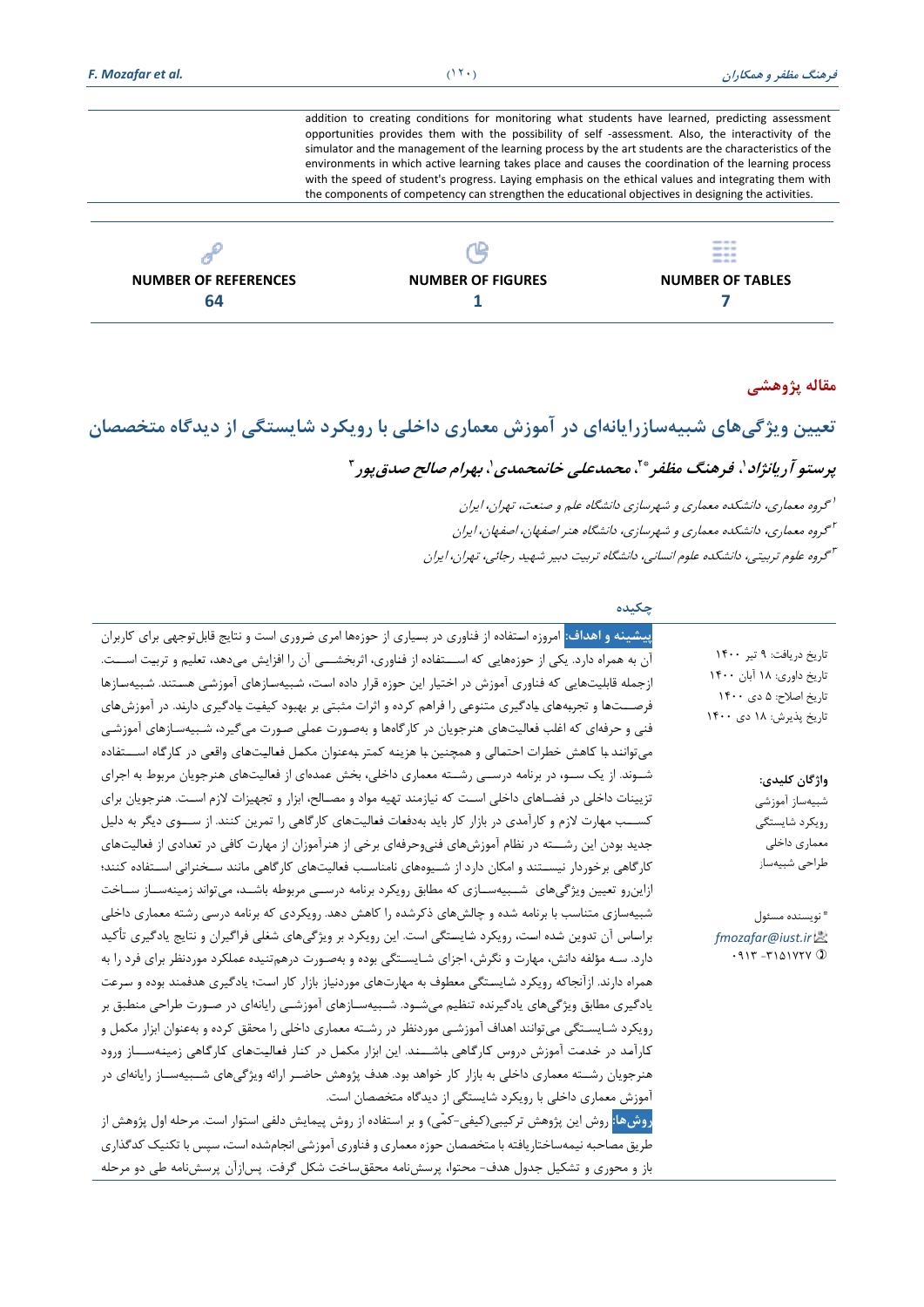(اکتشافی، تأييدی) توسط متخصصان تكميل شده است. نمونهگیری با استفاده از شیوه شبكهای (گلوله برفی) و حجم نمونه تا اشباع نظری که در مرحله مصاحبه 10 نفر و در مرحله تكمیل پرسشنامه شامل 26 نفر میشوند، صورت گرفته است.

**يافتهها: پ**س از تحليل دادهها، نتايج براساس تحليل عامل نوع Q استخراج شده است. ويژگیهای شبيهساز رايانهای در آموزش معماری داخلی با رويكرد شايستگی از ديدگاه متخصصان عبارتند از: واقعنمايی مبتنی بر استانداردهای محتوايی و پداگوژی، قابلیت تمرين و تكرار و کاربرپستندی محیط، ديداریستازی محتوا، فرصتتهای متنوع يادگیری و ستنجش، تعاملی بودن محیط و مديريت يادگیری، تطبیق محتوا با اهداف تربیتی و ارزشهای اخالق حرفهای.

**نتيجهگيري:** با رعايت استتانداردهای محتوايی و پداگوژی در محیط شتبیهستازی که همانندی زيادی به فضتای کارگاهی دارد، میتوان شتايستتگیهای هنرجويان معماری داخلی را ارتقا داد. تكرارپذيری فعالیتها با فراهم شتدن جذابیت الزم، اثربخشتی تمرين و تكرار و تمايل هنرجويان را برای انجام تمرين باال میبرد. ديداریستازی مفاهیم بهويژه در مواردی که پیچیدگیهايی در فرايند انجام وجود دارد، درک هنرجويان را نســـبت به محتوا افزايش میدهد. فرصـــتهای مختلف يادگیری با افزايش قابلیتهای شتبیهستاز امكانات بیشتتری را در اختیار هنرجويان قرار میدهد. پیشبینی فرصتتهای ستتنجش نیز عالوه بر ايجاد شتترايط پايش از آموختههای هنرجويان، امكان خودارزيابی را نیز برای آنها فراهم میکند. همچنین تعاملی بودن شتتبیهستتاز و مديريت فرايند يادگیری توستتط هنرجو از ويژگیهای محیطی استتت که در آن يادگیری فعال رویداده و ستبب هماهنگی يادگیری با سترعت پیشترفت هنرجو میشتود. تأکید بر ارزشهای اخالقی و تلفیق آن با مؤلفههای شايستگی، اهداف تربیتی را در طراحی فعالیتها تقويت میکند.

# **مقدّمه**

رشته معماری داخلی در هنرستانهای فنی و حرفه ای براسا آمار سامانه دانش آموزی کشور دارای جمعیت آماری 12388 نفر هنرجو و 322 هنرستان در سال تحصیلی 1399-1400 است که پیش بینی میشود تا چند سال آينده به سه برابر جمعیت کنونی برسد. اين رشته در سال 1395 بهصورت رسمی وارد نظام آموزشی کشور شد. فارغالتحصیالن اين رشته پس از کسب مهارت های پايه و تخصصی در هنرستان به عنوان کمک تكنیسین با توجه به کمبود نیرو در اين سط در حوزه معماری داخلی وارد بازار کار خواهند شد. رويكرد اصلی در برنامه درسی آن رويكرد شايستگی (Competency (است؛ رويكردی که به آنچه فرد میتواند در محل کار و درنتیجه، تكمیل يک برنامه مهارت آموزی انجام دهد، تأکید دارد.

فعالیت اجرای تزيينات داخلی ساختمان بخش عمدهای از دروس رشته معماری داخلی را تشكیل می دهند که بايد در کارگاه های مجهز و تحت نظر هنرآموزان دارای تجربه انجام شود. در حال حاضر به دلیل کمبود ابزار، مواد و تجهیزات و همچنین کافی نبودن تجربة برخی هنرآموزان در همة زمینههای موردنیاز، بستر الزم برای انجام دقیق و چندباره اين تمرينها برای کسب مهارت الزم فراهم نیست. اين کاستیها هنرآموزان را محدود به بهره گیری از روش های سنتی آموزش مانند سخنرانی میکند و مانع تحقق کامل اهداف آموزشی می شود که منتقدان بهره گیری از شیوه سخنرانی، آن را برای استفاده در دروس کارگاهی مؤثر نمیدانند؛ بلكه آن را عاملی در ايجاد اختالل يادگیری و کسب مهارت عنوان می کنند]1[.

برای کسب مهارت های عملی اجرای تزيینات داخلی توسط هنرجويان که تربیت نیروی انسانی متخصص، ماهر و کارآمد متناسب با نیازهای بازار کار را به دنبال دارد، ضروری است از تمام ظرفیت های برنامه درسی

بهدرستی استفاده شود. بسته تربیت و يادگیری در برنامه درسی اين رشته شامل کتاب درسی، راهنمای هنرآموز، کتاب همراه هنرجو، کتاب کار، نرم افزار هنرجو ، فیلم هنرجو، شبیهسازها، فیلم هنرآموز و پوستر است. در اين میان شبیه ساز آموزشی میتواند با شبیه سازی فضای کارگاهی در جهت رفع کمبودهای موجود آموزشی بهکار گرفته شود. کار کردن در فضای مجازی و آموزش از اين طريق مستلزم تسلط بر ويژگی روان شناختی محیط مجازی يادگیری است ]2[. چگونگی ادغام دستورالعمل های طراحی سیستمهای يادگیری مبتنی بر محیط شبیهسازی رايانه ای با سیستم های آموزشی رايج، برای اثرگذاری مثبت آن ضروری است ]3[ . در شرايطی که شبیهساز آموزشی بهعنوان ابزار مکمل در برنامه درسی پیشبینی میشود؛ اثرگذاری آن در گروی همسويی طراحی آن با برنامه درسی است. در غیر اينصورت، احتمال ناکارآمدی و حتی ايجاد اثرات منفی و اختالل بر روند يادگیری را به دنبال خواهد داشت و نمیتواند اثربخشی کافی در رفع کمبودهای موجود داشته باشد. تهیه و تدوين برنامه درسی معماری داخلی و شیوة ارزشیابی آن از هنرجويان با رويكرد مبتنی بر شايستگی صورت میگیرد. ازاين رو ضروری است به منظور اثربخشی فعالیتهای يادگیری، پیش از تهیه هرکدام از اجزای بسته تربیت و يادگیری، الزامات طراحی خاصی برای آنها تهیه شود تا با برنامه درسی همسو باشند. بر این اساس این پژوهش برآن است که ويژگیهای شبیهساز رايانه ای در آموزش معماری داخلی با رويكرد شايستگی را از ديدگاه متخصصان ارائه دهد.

## ادبیات پژوهش

### فناوری آموزشی و آموزش معماری داخلی

آموزش به مجموعه تصمیمات و اقداماتی گفته میشود که يكی پس از ديگری اتخاذشده يا انجام می گیرد و هدف آن دست يابی هرچه بیشتر فراگیر به اهداف آموزشی است]4[. با آموزش کسب مفاهیم، دانش،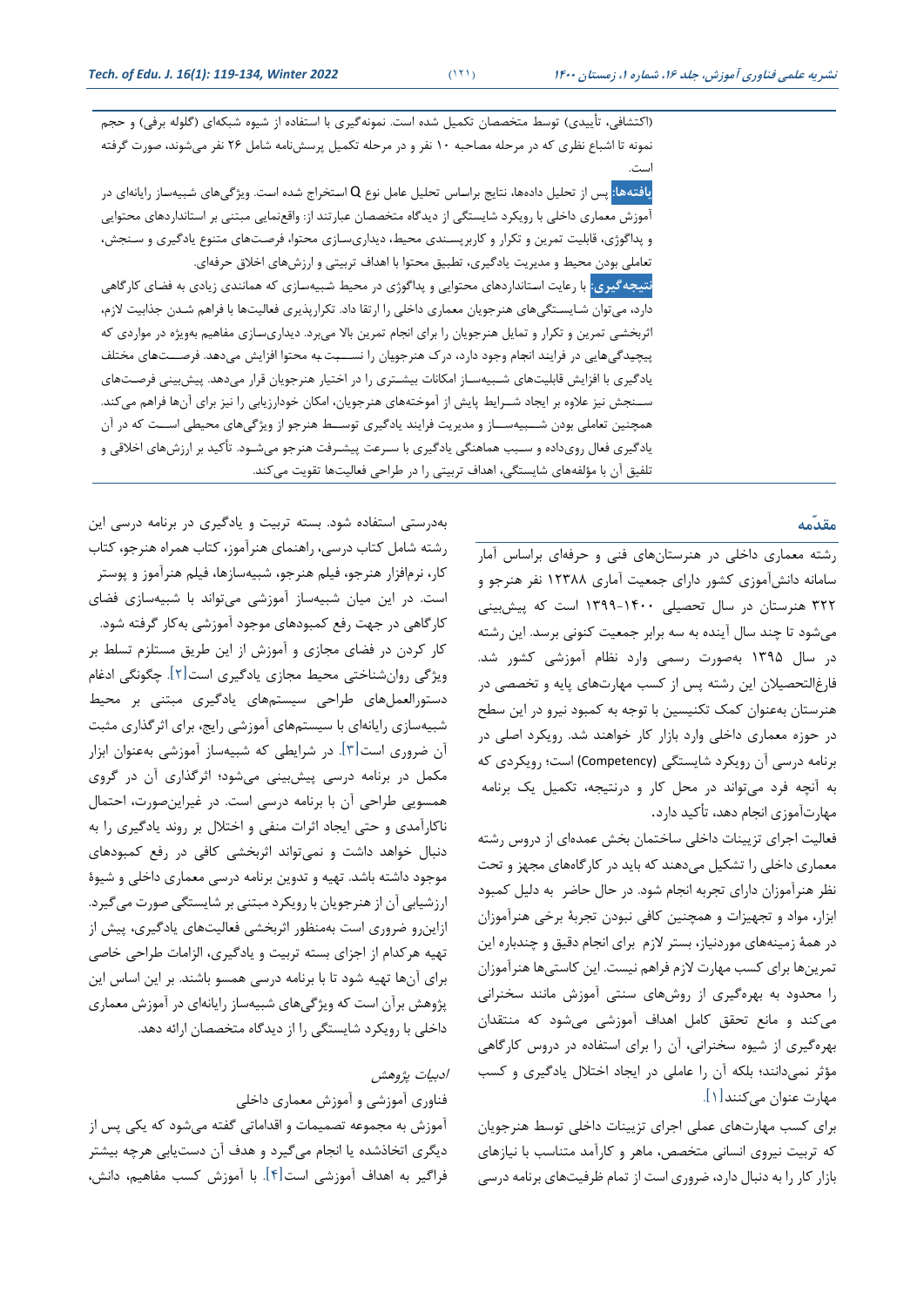قواعد، مهارتها و نگرشها امكان پذير میشود و عملكرد مؤثر در فعاليت يا طیفی از فعالیتها را به دنبال دارد. هدف نهايی آن در موقعیت های کاری، اين است که فرد توانايی های الزم را برای انجام کار يا وظیفه مشخصی بهدست آورد ]5[ و ]6[.

فناوری گرچه واژه نسبتاً جديدی است؛ اما کاربرد اين مفهوم همزاد تاريخ بشري است. براساس آخرين تعريف موردتوافق صاحب نظران، فناوری آموزشی چنین تعریف شده است:« نظریه و عمل طراحی، تهیه (تولید)، استفاده (کاربرد)، مديريت و ارزشيابی فرآيندها و منابع يادگيري » ( انجمن فناوری و ارتباطات آمريكا، ۱۹۹۴) (AECT).

بهکارگیری اثرات مثبت امكاناتی که فناوری در چند دهة اخیر در اختیار تعلیم و تربیت قرار داده است بسیار مشهود است. نظرات بسیاری نیز از سوی متخصصان اين حوزه در خصوص مواردی مانند چگونگی استفاده از اين امكانات و اثرات آن در آموزش ارائه شدهاست  $[1]$ . توماس )Thomas )و همكاران استفاده از فناوری آموزشی را سبب درك سريع تر و آسان تر محتوای آموزشی توسط دانش آموزان و پیشرفت سريع امر آموزش می دانند. همچنین استفاده از فناوری می تواند دسترسی به مواد و منابع آموزشی را نیز آسان کند و کیفیت و کمّیت آن را افزايش دهد ]7[. متن، صوت، مواد ديداری، ويدئو، بازی ها و شبیه سازها و سخنرانی ، فناوریهایی هستند که برای ارائه محتوای آموزشی بهکار میروند و هريک دارای نقاط مثبت و کاستیهايی میباشند. در اين میان شبیهسازها میتوانند يادگیری های اثربخش، فعال و موقعیتی را فراهم آورند ]8[. همچنین با فراهم کردن فرصتها و تجربههای يادگیری، امكان تجارب يادگیری واقعی شده را در اختیار يادگیرندگان قرار دهد که امكان کسب آنها از راههای ديگر چندان امكان پذير نیست و درنتیجه به تكامل و عمق و میزان يادگیری آن ها میافزايد.

بررسی تاريخی آموزش معماری و معماری داخلی نشان میدهد که اولین معماران حرفهای از مدارس یا دانشگاهها فارغ|لتحصیل نشدند و حرفة خود را به شیوة استاد-شاگردی میآموختند. همچنین آنها عالوه بر تخصص در معماری و معماری داخلی در ساير علوم نیز صاحب نظر بودند و آموزش معماری و معماری داخلی از يكديگر منفک نبوده است ؛ اما به تدريج آموزش هرکدام، به عنوان رشتهای جدا تعريف شده است  $\lceil 9 \rceil$ 

تا قرونوسطی فعالیت های مربوط به معماری داخلی ازجمله تزيینات داخلی در فضاها، هماهنگ با عملكرد کلی بنا بود و از آن زمان اجرای تزيینات در فضای داخلی توسط هنرمندان و صنعتگران در بناهای خاص آغاز شد ]9[ و هدف اصلی آن، از مفهوم امروزة معماری داخلی متفاوت بوده و تنها تزيین و پوشش دادن سطوح مدنظر بود ]10[. در دهة 1960 يک تحول بزرگ در اين حوزه روی داد و تعداد زيادی از معماران طرح های معماری داخلی را روی پروژههای خود اعمال کردند و هم زمان در تعدادی از کشورها آموزش دانشگاهی اين رشته توسعه پیدا کرد که آن را میتوان به عنوان تولد حرفه معماری داخلی در قرن بیستم دانست[۱۱]. به اعتقاد کاريچ (Kurtich) و ايکين (Eakin)، ۱۹۹۳ ناديده

انگاشتن آن از سوی معماران، در طول جنبش مدرن سبب تبديل معماری داخلی به رشتهای جداگانه شد ]12[ .

اين رشته دارای دو بخش طراحی و اجرای تزيینات است. به دلیل توسعه آن در سطح دانشگاهی در بسیاری از منابع به جنبهٔ طراحی آن پرداخته شده است و تعاريفی که برای آن آمده بر اين جنبه تأکید دارد. ازجمله اين تعاريف، تعريفي است كه كاپتان (Kaptan)، ارائه كرده است. او معماری داخلی را طراحی و سازمان دهی حجم داخلی به همراه تعیین رنگ، بافت، مواد، نور، مبلمان و لوازم جانبی با توجه به نیاز کاربر و عملكرد در ساختار معماری می داند ] 9[.

در نظام آموزشی ايران، رشته معماری داخلی در هنرستانها، در قالب کلاسهای تئوری و کارگاهی اجرا میشود و برنامه آن مطابق نیازهای بازار کار طراحی و تدوين شده است. با توجه به هدف آن که کسب مهارت های اجرايی توسط هنرجويان است، بیشتر محتوای آموزشی (60%) بهصورت کارگاهی و دروس نظری به عنوان پشتیبان دروس کارگاهی طراحی و ساماندهی شده اند. رويكرد برنامه درسی آن مبتنی بر شايستگی است و محتوای آموزشی در قالب واحدهای شايستگی سازمان دهی شدهاند. ازآنجاکه ورود فناوری به عرصهٔ آموزش معماری داخلی نیز همانند ساير حوزه های تعلیموتربیت اثرات مثبتی به همراه داشته است ]13[. انتظار می رود در برنامه درسی اين رشته با استفاده از امكانات آموزشی، هنرجويان به حداکثر توانايی موردنیاز بازار کار دست يابند و از قابلیت های اجزای بستة تربیت و يادگیری که پیش تر به آن اشاره شد در آموزش بهره گرفته شود.

شبیهسازهای رايانه ای به عنوان يكی از اجزای بسته تربیت و يادگیری میتوانند مدل های مجازی مشابه با ساختارهای واقعی در محیطهای آموزشی ارائه دهند و سبب افزايش توان مديريت فرايند آموزش توسط يادگیرندگان شوند . همچنین بهره گیری هنرجويان از تجربه يادگیری در محیط تعاملی الكترونیكی سبب افزايش میزان انگیزه و رضايتمندی آنها از يادگیری می شود ]14[.

# شايستگی

واژة شايستگی به ويژگیهای عملكردی فرد اشاره دارد که منجر به کارايی قابل قبول يا برجستة او می شود ]15[. ويک )Wiek )و همكاران، شايستگی را مجموعه ای پیچیده و درهمتنیده از دانش، مهارت ها و نگرش هايی که عملكرد کار موفق و حل مسأله را به عهده دارند، می دانند  $\lceil \frac{1}{2} \rceil$ 

دانش و تجربه مربوط به عملكرد و نگرش مربوط به رفتار است. يک تعريف دقيق از شايستگی پيشنهادی است كه متخصصان شركتكننده در يک کنفرانس درزمینه صالحیت ها در ژوهانسبورگ (Johannesburg ( در سال ۱۹۹۵ ارائه کردند. اين تعريف عبارت است از «مجموعهای از دانش، مهارتها و نگرش های مرتبط، که بر بخش عمده ای از کار شخص تأثیر گذاشته و با عملکرد در کار مرتبط است. براساس استانداردهای پذيرفته شده اندازه گیری میشود و از طريق آموزش و توسعه بهبود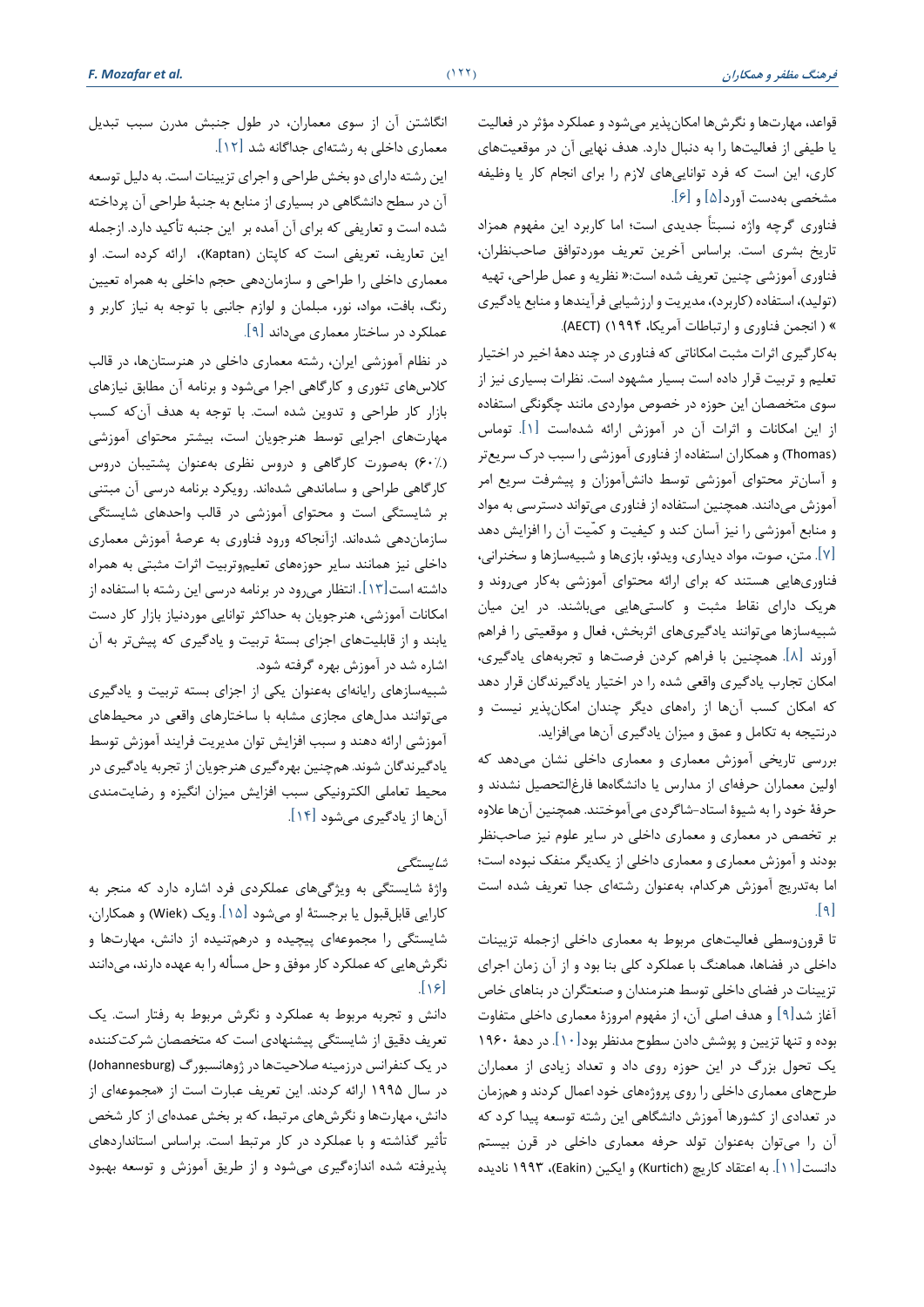می یابد $\lceil \mathcal{W} \rceil$ . همان طورکه در تعاريف شايستگی مجموعه ای از دانش، مهارت و نگرش است. دانش،عبارت است از درك و فهم مفاهیم، اصول و رويه ها]18[ ؛ به عبارتی توانايیهای ذهنی و عقالنی و قدرت تجزيه و تحلیل در مراحل انجام کار است. مهارت به توانايی های عضالت و ايجاد هماهنگی بین آنها که درواقع دربرگیرند ة حیطه روانی- حرکتی است، اطالق میگردد]19[. به عبارت ديگر مهارت را میتوان کاربرد دانش در نظر گرفت. مهارت از راه تكرار کاربرد دانش در محیط واقعی بهدستآمده و توسعه میيابد]20[. نگرش به توانايی هايی گفته میشود که به جنبههای احساسی و عاطفی، ارزشی و اخالقی کار مربوط میگردد و يک نوع مهارت ذهنی و عملی است]19[ . نگرش ها معموالً بهعنوان يک حالت آمادگی، تمايل به عمل يا واکنش به روش خاص با توجه به محركهای لازم تعريف میشود[۲۱] و عبارت است از شوق و تعهد انجام کار و نشان دادن رفتارهای معطوف به عاطفه ]18[. نگرش برای انسان چ هارچوبی است که میدان انديشه و عمل وی را تبیین کرده و شكل میدهد]20[.

آموزش مبتنی بر شايستگی در فنی و حرفهای

آموزش مبتنی بر شايستگی با تعريف اهداف و فرآيندهای دست يابی به نتايج يادگیری متمرکز است ]22[. هدف آن کمک به افراد در کسب يا ايجاد ويژگی های الزم برای انطباق با عملكرد يا مهارت های کارکنان خوب يا استثنايی است]15[. به کارگیری شايستگی تشخیص دقیقتر نیازهای آموزشی، افزايش کارايی و کاربردی بودن آموزش را به دنبال دارد. برنامه های درسی مبتنی بر شايستگی، مهارت ها و ظرفیتهايی را که نیازمند هماهنگی با صنعت و استانداردهای عملی هستند را توصی میکند[23[. باالکريشنان مزايای آموزش مبتنی بر شايستگی را برای فراگیران، اطمینان و اعتمادبه نفس، تسلط بر حوزههای خاص، آگاهی در خصوص عمق و وسعت شايستگی ها، امكان کسب شايستگی با سطحی

خاص و به کارگیری آنها در صنايع مرتبط میداند]24[ و ]25[. در اواخر دهة ،1980 کارآمدی و کسب شايستگی حرفه ای جوانانی که از نظام آموزشی بهويژه آموزش فنیوحرفهای دانش آموخته می شدند، موردتوجه جدی قرار گرفت ]23[. در نتیجة اين تحوالت و انديشههای جديد، مفهوم تازه ای تحت عنوان » آموزش مبتنی بر شايستگی« در فنیوحرفه ای پديد آمد و در دهة 1990 توسعه يافت و کانون توجه محافل آموزشی در کشورهايی مانند آمريكا، انگلیس و استرالیا شد]26[ . در ايران در دهة 1390 و در تحول بنیادين آموزش وپرورش، بر آموزش مبتنی بر شايستگی تأکید شده و در برنامههای آموزش فنیوحرفه ای به اجرا درآمده است.

اين رويكرد در آموزش فنیوحرفه ای بر شايستگی های حرفه ای تمرکز دارد و شايستگی ها را به عنوان پیامدهای آموزشی در نظر می گیرد ]19[ . اين نوع آموزش، متمرکز بر خروجی (نه فرايند و نه ورودی) بوده و با بازار کار ارتباط نزديكی دارد ازاين رو عملكرد گراست ]27[. در اين آموزش بايد اطمینان حاصل شود که يادگیرندگان در يادگیری فعاالنهای

درگیر میشوند. دانشآموزانی که بر این اساس آموزش داده میشوند در محیط کار نیازمند آموزش کمتری بوده و تجربه های کاری موفق تری دارند و راحت تر در بازار کار جذب میشوند . در برنامههای آموزش سنتی آنچه بیشتر اتفاق میافتد انتقال دانش است ؛ درحالی که در رويكرد مبتنی بر شايستگی انتقال دانش جزء کوچكی از برنامه های آموزشی میباشد؛ زيرا در آن عالوه بر دانش، مهارت و نگرش هم وجود دارد. با بررسی ديدگاههای صاحب نظران در خصوص آموزش مبتنی بر شايستگی میتوان ويژگی های زير را برای اين رويكرد برشمرد:

o يادگیرنده محور است.

o يادگیرنده در روند يادگیری فعال است.

o يادگیری هدفمند بوده و بر نتايج قابلاندازه گیری متمرکز است. o سرعت يادگیری مطابق ويژگی های يادگیرنده تنظیم میشود]28[. يكی از مباحث طرح شده در آموزش های فنی وحرفه ای شايستگی شغلی است که در حال حاضر مفاهیم چندگانه و متنوعی برای آن وجود دارد. يک مفهوم که به طور گسترده پذيرفتهشده، آن را به عنوان توانايی مؤثر برای انجام موفقیت آمیز کار تعریف میکند[۲۹]. فرانکلین وملویل، شايستگی شغلی را توانايی انجام کار در حد استانداردها میدانند که با توجه به محیط واقعی کار، تعیین و تنظیم شدهاند و در آن توانايی شخص برای به کارگیری دانش شناختی، مهارت، رفتار و نگرش در موقعیت ها تعیین شده و ارزيابی می شود]30[. در تعريفی ديگر و نزديک به تعاريف بالا شايستگی شغلی به توانايی انجام يک تكليف كاری براساس استاندارد عملكرد گفته میشود [19] كه اين تعريف در اسناد رشتههای فنیوحرفه ای کشور ازجمله در رشته معماری داخلی پذيرفته شده است.

براساس قانون نظام جامع آموزش و تربیت فنی وحرفهای و مهارتی، شايستگی های شغلی شامل شايستگیهای فنی، غیرفنی و پايه است. شايستگی فنی، دستهای از شايستگیها است که برای انجام دادن کارهای مربوط به هر شغل الزم است. اين شايستگی ها ناظر بر يک شغل خاص بوده و نیازمند مجموعه ای از مهارت هاست. رشته معماری داخلی دارای 48 شايستگی فنی است که در قالب 15 خوشه شغلی دسته بندی شدهاند. و به ماهیت یک نقش ارتباط دارند؛ مانند اجرای دیوارهای جداکننده يا اجرای کفپوش های تزيينی فضاهای داخلی.

شایستگیهای غیرفنی فرد را برای اشتغال بهرهور آماده میکند و بهمنظور اثرگذاری به صورت تلفیقی با شايستگیهای فنی ارائه می شوند . ازنظر مفهومی، شايستگی های غیرفنی شبیه شايستگی هايی هستند که بهعنوان غايت ها يا اهداف نهايی نظام تعلیم و تربیت عمومی در نظرگرفته شده اند ]19[ و شامل شايستگیهای تفكر، نگرش سیستمی، يادگیری مادام العمر و کسب اطالعات، کاربرد فناوری، ارتباط مؤثر و کار تیمی، مديريت، ويژگیهای شخصیتی، کارآفرينی و محاسبه و رياضی هستند [٣١].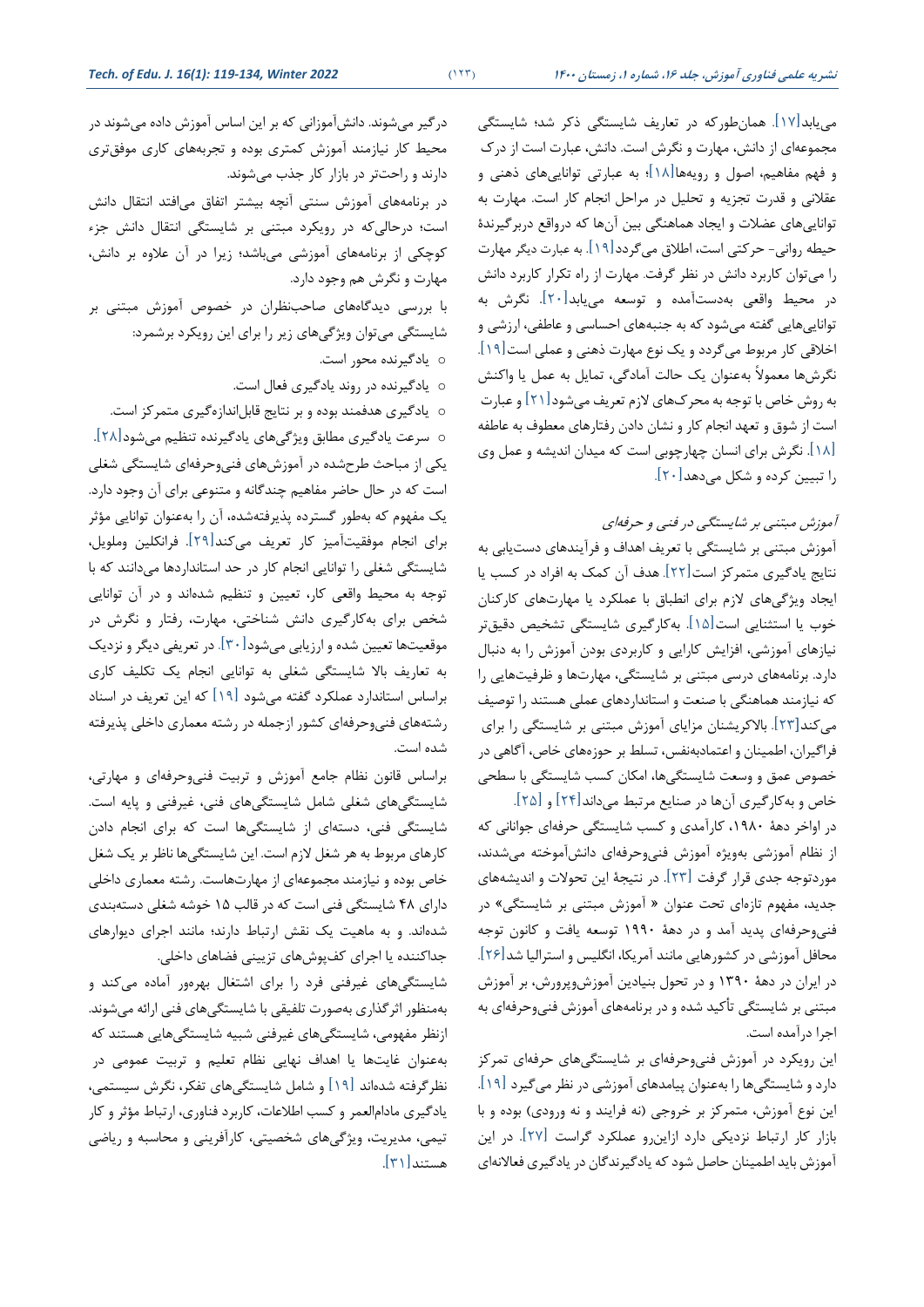شايستگی های پايه ترکیبی از صفات و توانمندی های فردی و جمعی ناظر به همهٔ جنبههای هویت (عقلانی، عاطفی، ارادی و عملی) و نیز تمام مؤلفههای جامعه بر اساس نظام معیار اسلامی است که متربیان برای دست يابی بهمراتب حیات طیبه برای درك موقعیت خود و ديگران و عمل فردی و جمعی برای بهبود مستمر آن، بايد اين گونه صفات و توانمندی ها را کسب کنند]32[.

## شبیهساز آموزشی

شبیهسازی، نسخه ای از بعضی وسايل حقیقی يا موقعیتهای کاری است که تالش می کند بعضی از جنبههای رفتاری يک سیستم فیزيكی يا انتزاعی را به وسیله رفتار سیستم ديگری نمايش دهد. در شبیهسازی با استفاده از يک شبیه ساز در يک موقعیت ساختگی می توان آثار واقعی بعضی شرايط احتمالی را بازسازی کرد]33[. شبیه ساز يک وسیله مهارت آموزی است که از آن می توان برای نشان دادن واقعیت ها از نزديک استفاده کرد و پیچیدگی رويدادها را با استفاده از آن کنترل نمود. همچنین قادر است برای فراگیران وظایف یادگیری مستلزم تعامل را فراهم کند]34[ و ]35[. آموزش مبتنی بر شبیهسازی، شكلی از آموزش مبتنی بر يادگیری است ]6[ که در آن کاربر بهعنوان شرکت کننده در شبیهسازی و يا بهعنوان ناظر شبیهسازی تعري میشود[۳۶]. ازآنجاکه شبیهسازی الگويی از يک سيستم جهان واقعی است؛ محیطهای شبیهسازی به روشهایی پویا و قاعدهمند به واکنش های کاربر پاسخ می دهند [۳۷]

در يكی از تقسیمبندیهای انواع شبیهسازهای آموزشی، آن ها را به 3 دسته اصلی شامل شبیهسازی بازی نقش، شبیه سازی فیزيكی و شبیهسازی رايانهای تقسیم میکنند [۶] درجايی ديگر برای آن ۴ دستهبندی قائل شده اند که عبارتند از:

شبیهسازی های زنده؛ جايی که افراد واقعی از تجهیزات شبیهسازی شده در محیط واقعی استفاده می کنند.

شبیهسازی های مجازی؛ جايی که افراد واقعی از تجهیزات شبیهسازی شده در محیط شبیهسازی شده يا غیرواقعی استفاده میکنند.

شبیهسازی ساختاری؛ جايی که افراد شبیهسازی شده از ابزار و تجهیزات شبیهسازی شده در يک محیط شبیهسازی شده استفاده می کنند.

شبیهسازی های ايفای نقش؛ جايی که افراد واقعی يک کار واقعی را بازی می کنند [۳۸].

يک تقسیمبندی ديگر برای شبیه سازهای آموزشی ازنظر امكاناتی است که فراهم میکنند که در اين دستهبندی به 3 گروه فیزيكی، تعاملی و واقعیت مجازی تقسیمبندی شده اند.

شبیهساز فیزيكی فقط مفهوم موردنظر را شبیهسازی می کند و هیچگونه تعاملی با فراگیران ندارد. شبیهساز تعاملی عالوه بر آنكه مفهوم تدريس را برای فراگیرندگان ملمو می کند، برای آن ها اين امكان را به وجود میآورد که شرايط شبیه سازی شده را تغییر دهند ]39[. در شبیهسازی مجازی (رايانهای- واقعیت مجازی) طراحی و ساخت محیط تعاملی و

مجازی سه بعدی با استفاده از سخت افزار رايانه ، نرم افزار و حس گرهای مختلف صورت میگیرد[۴۰].

شبیهساز رایانهای آموزشی

شبیهسازی مربوط به تقلید برخی از جنبههای واقعیت )گذشته، حال و يا آينده) برای پارهای از اهداف است. استفاده از رايانه برای تقليد فعالیتهايی که در دنیای واقعی انجام میپذيرد شبیهسازی رايانه ای نام دارد[٣٨] در شبیهسازی رايانهای، اشيای فيزيكي جايگزين اشياي واقعی میشوند. دلیل انجام اين کار کوچكتر يا ارزان تر بودن آنها از واقعیت است ]41[. شبیهسازی مبتنی بر رايانه میتواند برای تكمیل ساير روش های يادگیری يا جايگزينی برای آنها، يک محیط يادگیری مستقل ايجاد کند]42[.

نرم افزارهای شبیه ساز رايانهای محیطهايی را برای يادگيرنده فراهم میکنند که بیشترين شباهت را به محیط واقعی دارند و درعین حال بهاندازه رويارويی با محیط واقعی هزينهبر و دارای خطر نیستند]43[ و ]44[ و با ارائه بازخورد عملكرد به يادگیرندگان امكان انجام دقیق فعالیتهای يادگیری را به آن ها میدهد]45[. در محیط های يادگیری که امكان تكرار فعالیت ها به دلیل نبود امكانات، هزينه بر بودن و يا خطرات احتمالی کم است، می توان با بهکارگیری شبیه سازهای آموزشی رايانه ای از امكانات آن استفاده کرد.

خودآموزی، خودارزيابی (Self assessment)، استفاده از تجربههای يادگیری در موقعیت های واقعی يا همان انتقال )Transfer)، درك مفاهیم پیچیده، تعاملی بودن، افزايش مهارت، امكان تكرار و يادگیری از اشتباهات، کاهش خطر، کنترل روند يادگیری، افزايش تفكر انتقادی، رشد عاطفی و نگرشی، ايجاد انگیزه، افزايش اعتمادبه نفس، توانايی حل مسأله، مقرون بهصرفه بودن، افزايش يادسپاری و تسهیل يادگیری از مهم ترين مزايای شبيهسازهای رايانهای آموزشی هستند که در پژوهش ها بر آن ها تأکید شده است. يكی از اين پژوهش ها، تحقیقی است که ولاچوپولوس و مكری انجام دادند. در شكل ۱ پیامدهای يادگیری استفاده از شبیهساز در سه حوزه شناختی، عاطفی و روانی - حرکتی نشان داده شده است ]46[.

گران بودن دستگاههای مورداستفاده در شبیهسازی، مشكلات اجرايی مانند عدم آشنايی معلمان با اجرای برنامه ها ]38[، افزايش زمان يادگیری نسبت به روش يادگیری سخنرانی به دلیل استفاده از روش حل مسأله ]48[، بیش ازحد ساده کردن موقعیت های واقعی و همچنین طراحی پیچیده محیط شبیهسازی و گروهمحور بودن در موقع طراحی آن و پیچیدگی برای يادگیرندگان از نكات منفی شبیهسازی آموزشی محسوب می شوند ]8[.

# کاربرد فناوری و شبیهسازی در پشتیبانی از يادگیری مبتنی بر شايستگی:

درزمینة يادگیری مبتنی بر شايستگی، فناوری میتواند بهعنوان ابزار و مبنای تحكیمبخش فرايند يادگیری و بهبود انتقال شايستگی ها استتفاده شود. فناوری راه حلهای بسیار خوبی برای شناسایی، مدل سازی و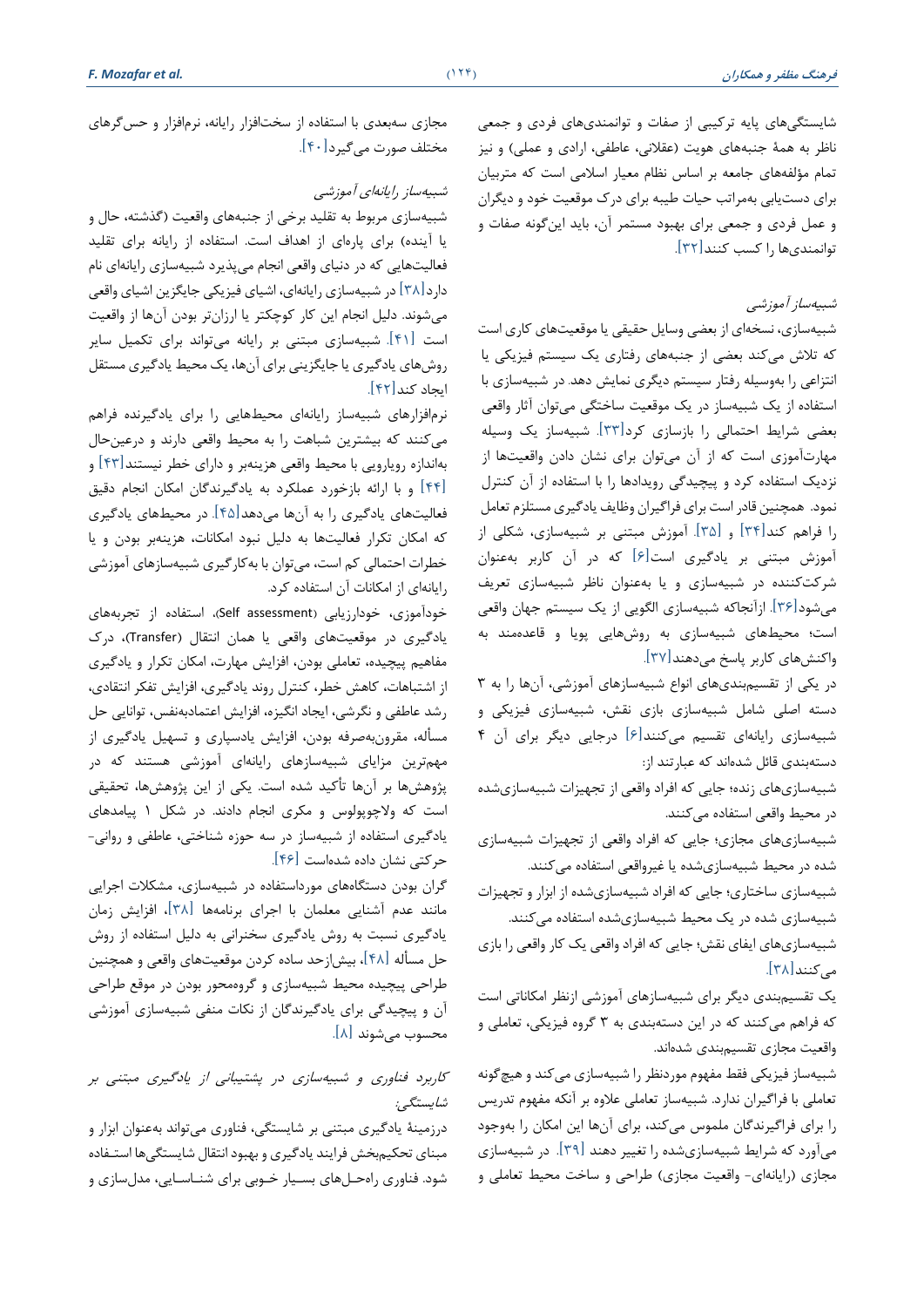سنجش شايستگیها ارائه می دهد؛ عالوه بر اين، مبنايی برای ابداع و انتقال اثربخش يادگیری مبتنی بر شايستگی فراهم میکند. فناوری امكان قرار دادن انواع فرصت های يادگیری با هزينة بسیار کمتر در دسترس افراد ايجاد می کند، همچنین بهجای محدود کردن يادگيری در چند روز يا هفته به يادگیرندگان فرصت میدهد تقريباً هرروز ياد بگیرند و رشد کنند. فناوری افراد را قادر میکند مسئولیت يادگیری خود را بیشتر به عهده بگیرند ]16[.

اعتبار گسترده شبیهسازی در میان برنامهريزان آموزشی نشان از توان بالقوة آن برای آموزش در داخل اجزای بسته آموزشی است]47[. شبیهسازی بهعنوان يک روش آموزش که يک تجربه واقعی را در محیط کنترل شده ايجاد میکند، میتواند يک محیط تمرين مصنوعی را بهمنظور ايجاد شايستگی ها )دانش، مهارت و نگرش( فراهم کند و درنهايت عملكرد کارآموز را بهبود بخشد ]6[. در بسیاری از موقعیت های يادگیری و ياددهی امكان استفاده از شبیهسازها با درجه تعامل از ساده به پیچیده وجود دارد و در آموزش فنیوحرفه ای از ديدگاه بهره وری آموزش، اقتصاد آموزش و خلق موقعیتهای متعدد، بسیار مهم و کارساز است. بديهی است که محیط مجازی نمیتواند جانشین واقعیت (مهارتآموزی حقیقی) شود؛ اما زمان را مديريت و مدت آموزش را برای تمرين و تكرار واقعی افزايش می دهد. برنامه های آموزشی مبتنی بر شبیهسازی رايانهای و ابزارهای ارزيابی میتوانند در ايجاد و تأييد شتايستگی در هر مرحتله از يادگیتری نقتش مهمی ايفتا کنند]48[ . همچنین شبیهسازی معمولاً شامل چندین ویژگی چندرسانهای است که میتواند توانايی يادگیرنده را در درك محتوا افزايش دهد ] 6[.

نقش شبیهسازهای رایانهای آموزشی در معماری و معماری داخلی يكی از اهداف مهم آموزش در بخش ساخت وساز، ارتقای دانش، مهارت ها و نگرش های هنرجويان از طريق آموزش تجربه های واقعی است. اين هدف مخصوصاً برای فارغ التحصیالن اين حوزه که پس از ورود به بازار کار با مشکلات پیچیدهای مواجه میشوند، بسیار ضروری است  $\lceil$ ۴۹. شیوههای آموزشی سنتی بهطورمعمول بهدلیل کم بودن امکانات کارگاهی و اجرايی نمیتوانند بهطور کامل پیچیدگی فرايند ساخت وساز را نشان دهند.

در اين ميان شبيهسازهای رايانهای آموزشی با استفاده از شيوههای نمايش بصری سهبعدی ، اصول اجرايی و مفاهیم دانشی را نمايش داده و راهبردهای آموزشی متنوعی را در اختیار طراحان آموزشی قرار میدهند؛ از اين رو می توانند با افزايش درك يادگیرندگان و به تبع آن باال بردن انگیزة آن ها در دنبال کردن فعالیت های آموزشی، نتايج مثبتی بهعنوان يک ابزار تكمیلی در کارگاه های اجرايی داشته باشند تا هنرجويان بتوانند تجربه های يادگیری خود را در موقعیت های مشابه بهکارگیرند.

آزمايش شيوههای مختلف اجرا و ارائه بازخورد بدون هزينههای واقعی و رفع خطرات مختلف آموزش ساختوساز، كاهش هزينهها، امكان تكرار آموزش و آموزش تجربی مبتنی بر پروژه ، شبیهسازی را تبديل به يک ابزار بسیار کارآمد و مؤثر برای آموزش شايستگیهای مهارتی کرده است ]50[ و بیترديد کمک فراوانی به درك و تجزيهوتحلیل فرآيندهای پیچیده و سیستمها در حوزههای مختلف می کند [۵۱].



شكل :1 پیامدهای يادگیری استفاده از شبیهساز در سه حوزه شناختی، عاطفی و روانی حرکتی ]46[. Fig.1: Results of learning to use the simulator in three areas: cognitive, emotional and motor psychology Consequence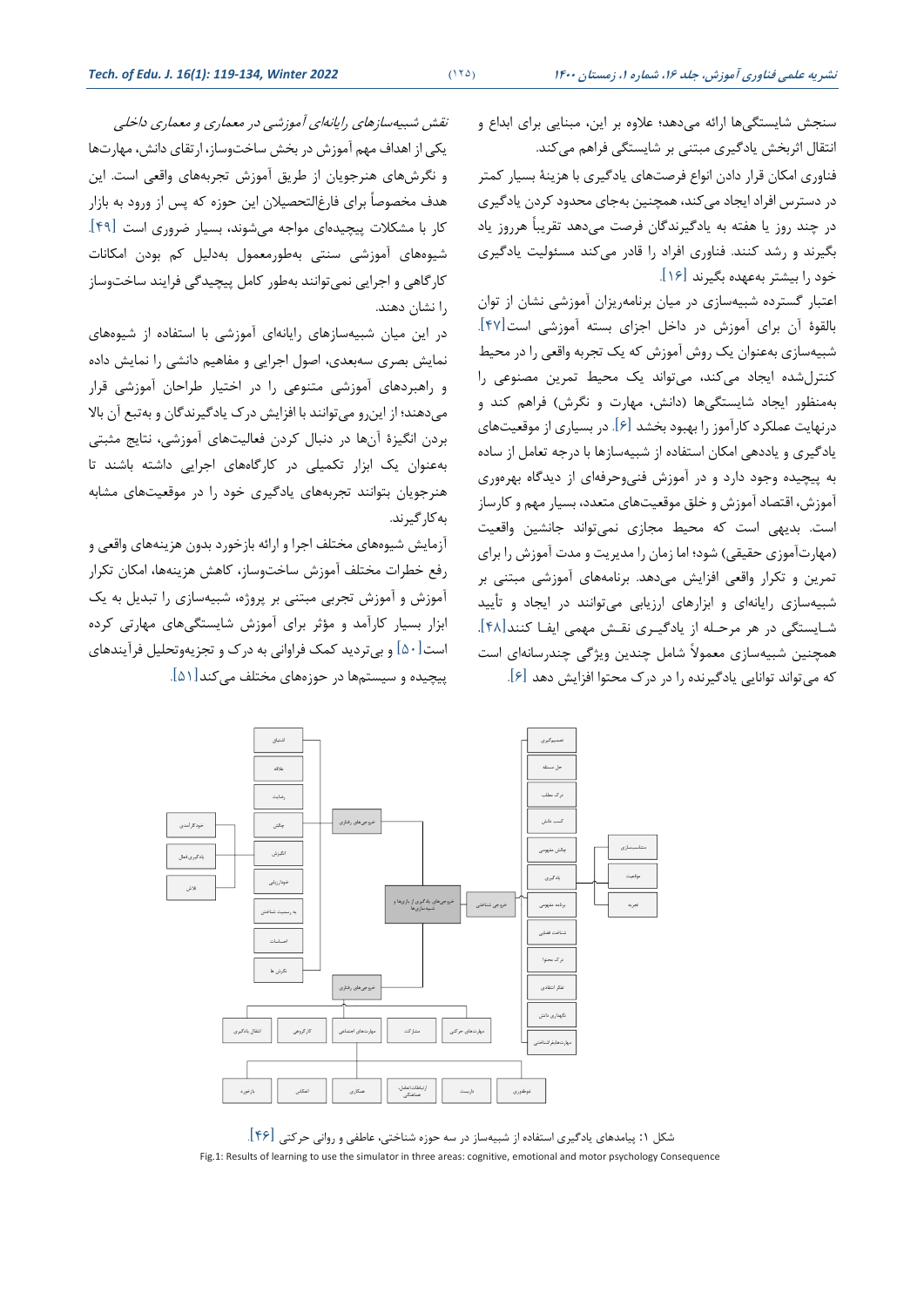**فرهنگ مظفر و همکاران )**126**(** *.al et Mozafar .F*

نشان دهندة اثربخشی آموزش و يادگیری در محیط شبیه سازی و افزايش توانايی دانشجويان پرستاری در پردازش اطالعات و دانش در اين محیط يادگیری است.

سوانسون و همكاران نیز يک مرجع برای سنجش اثربخشی استراتژی ها در آموزش پرستاری ايجاد کردند. آن ها مدل جفريز ، 2005 را مبنای طراحی محیط شبیهسازی خود قراردادند. هدف از انجام اين مطالعه بررسی تأثیر روش تدريس فعال مبتنی بر شبیهسازی بر نتیجة عملكرد و حفظ فعالیت های مداخله ای، رضايت دانشجويان، اعتمادبه نفس و ترجیحات آموزش های عملی بود. ويژگیهای شبیه ساز مورد بررسی آنها عبارت است از: تعیین اهداف، همانندی باال، دارا بودن رويكرد حل مسأله، پشتیبانی از دانش آموزان حین استفاده و قابلیت بازخورد (تعاملی) $[\delta V]$ .

اگرچه حوزه هواپیمايی و علوم پزشكی رايجترين نمونههای استفاده از شبیهسازهای آموزشی هستند؛ اما زمینههای ديگر نیز از شبیهسازی برای آموزش استفاده می کنند. استفاده از شبیهسازی در حوزه معماری و ساختمان به عنوان يک روش آموزشی تا سال ،1990 بهطور گستردهای مورد توجه قرار نگرفت و تنها چند پژوهش راجع به نقش شبیهسازی و بازی های آموزشی در آموزش ساخت وساز انجام شد]50[.

استفاده از امكانات سه بعدی نرم افزارها در آموزش دانشجويان معماری در دروس کارگاه اجرايی، عنوان پژوهشی بود که توسط کلايتون )Clayton )و همكارانش انجام شد. در اين پژوهش نتايج استفاده از فضای مجازی بهجای کارگاههای فیزیكی که با مشكلاتی چون نبود امكانات روبه رو بودند مقايسه شده است. در پايان و پس از اجرا، محققان به اين نتیجه رسیدند که امکانات محیط شبیهسازی مجازی، سبب عملکرد بهتر يادگیرندگان در درك بهتر مدل های سه بعدی می شود. تمرينهای پیش بینیشده مؤثر بوده و فضای سه بعدی امكان درك بهتری از مفاهیم را بهداليل قابلیتهايی که دارد در اختیار يادگیرندگان می گذارد و امكان نمايش جزئیات و مونتاژ جزئیات مدل های سه بعدی ، آن را به ابزار قدرتمندی در آموزش ساخت وساز تبديل کرده است. او مهم ترين ويژگیهای شبیه ساز مورداستفاده خود را پويايی تغییر ديد در محیط اتوکد، تناسب مدل های سهبعدی با ابعاد واقعی، جزئیات در مدل های سهبعدی ، طراحی پروژه های گروهی، انطباق با واقعیتهای محیط، امكان ساخت مدل های کارآمد و انعطاف پذير و قابلیت ادغام دوره های مختل عنوان می کند[۵۸].

مسنر و همكاران، مطالعه ای با عنوان درك ساخت وساز معماری با رويكرد يادگيری فعالانه تعاملی چندرسانهای انجام دادند. آنها با استفاده از امکاناتی که برنامههای ترسیم دوبعدی (اتوکد)، نمايش سهبعدی (تری دی مكس( و فیلم در اختیارشان میگذاشت، روند اجرای ساخت وساز را در معماری تهیه کردند. تحلیل نتايج بهمنظور بررسی عملكرد يادگیرندگان نشان داد که استفاده از فناوری و بهره گیری از برنامه های چندرسانه ای، کاربردی شدن جلسات و فهم سادهتر يادگیرندگان را نسبت به روشهای سنتی بههمراه دارد. در اين شرايط با افزايش انگیزه، محیط يادگیری برای دانشجويان سرگرم کننده شده و بدون آموزش مستقیم و رودررو يادگیری اتفاق می افتد که اين تجربه از شاخص های پری افسای، اعتقاد دارد که بهمنظور آماده سازی بهتر فارغ التحصیالن حوزة معماری برای ورود به بازار کار، بايد در آموزش بخش ساخت وساز از روش های کارآمدتر استفاده شود و شبیهسازها را به عنوان يک ابزار فعال يادگیری برای توسعه مهارت های يادگیرندگان در بخش کارهای اجرايی میداند. او همچنین فرايند يادگیری ساخت وساز را با استفاده از شبیهسازها يک تجربه انگیزشی لذتبخش عنوان کرده که امكان چندبارة تمرينها را به يادگیرندگان میدهد]52[.

ازآنجا که شبیهسازی رايانه ای يک موقعیت شبیه به شرايط واقعی را ايجاد میکند و يادگیرندگان بهصورت فعال در تجربة يادگیری خود شرکت میکنند، آنها را قادر میکند تجسم دقیقی از واقعیتهای اجرايی ساخت وساز داشته باشند]53[ و همچنین فرايند و روش ساخت را سريع تر آمو خته و در تجربه يادگیری خود دخالت کنند]54[.

پیشینه پژوهش

شبیهسازهای رایانهای آموزشی به دلیل قابلیتهای که دارند توسط پژوهشگران در حوزه های گوناگونی ازجمله تجسم محاسبات علمی، هواپیمايی، حملونقل، پزشكی، ساختوساز، هنر و سرگرمی، طراحی و برنامه ريزی، آموزش وپرورش و غیره استفاده می شوند ]55[. يكی از بخش هايی که بهکارگیری شبیهسازهای رايانه ای در آن توسعة زيادی يافته است، حوزة پزشكی است که اثرات ناشی از اين امكان نیز توسط محققان منتشر شده است.

کلینهكسل، اهمیت فعالیت های شبیهسازی فعال را برای دانشجويان پرستاری با طراحی محیط آموزشی مبتنی بر شبیهسازی و مقايسه نتايج آن با آموزش سنتی روشن میکند. او در پژوهش خود متغیرهای مستقل را زمان صرف شبیهسازی، خطوط گفتگو و موارد بالینی اولیه و ثانويه در نظر گرفته و بازنمايی تفكر انتقادی را در دانشجويان پرستاری متغیر وابسته تعیین میکند. او در اين مطالعه شواهدی ارائه می دهد که شبیهسازی بیمار مجازی میتواند تجربیات يادگیری انتقالی را در رشتة پرستاری فراهم آورد]56[.

يكی ديگر از تحقیقات انجام شده در زمینة آموزش پرستاری توسط پويكال منتشر شد. هدف کلی اين مطالعه، تولید دانش نظری جديد در مورد چگونگی توسعه بهترين محیطهای شبیهسازی رايانه ای ، چالش های موجود و فرصت هايی است که آنها در تالش برای حمايت از فرايند يادگیری و استفاده عملی ارائه میکنند]42[.

اين مطالعه شامل پنج زير مطالعه است که بهطور عمیق به بررسی ويژگیهای چارچوب های نظری و مفهومی و مدل ها می پردازند که بیشترین اثر مثبت را بر یادگیری در شبیهسازیهای رایانهای دارند. او از میان مدل هايی که برای شبیه سازی در آموزش پرستاری انتخاب کرده بود يكی را مورد تجزيه وتحلیل قرار داده و ويژگیهای آن را در سه بخش مقدمه، توجیهات سناريوی شبیه ساز و گفتگو به شرح زير بیان میکند. تجربی، آزمايشی، عاطفی، سازنده گرای اجتماعی، مبتنی بر همكاری فعال، مسئوالنه، بازخوردی، انتقادی، مبتنی بر شايستگی، زمینهگرا، هدف گرا، هدايت خودکار و شخصی سازی. همچنین نتايج پژوهش او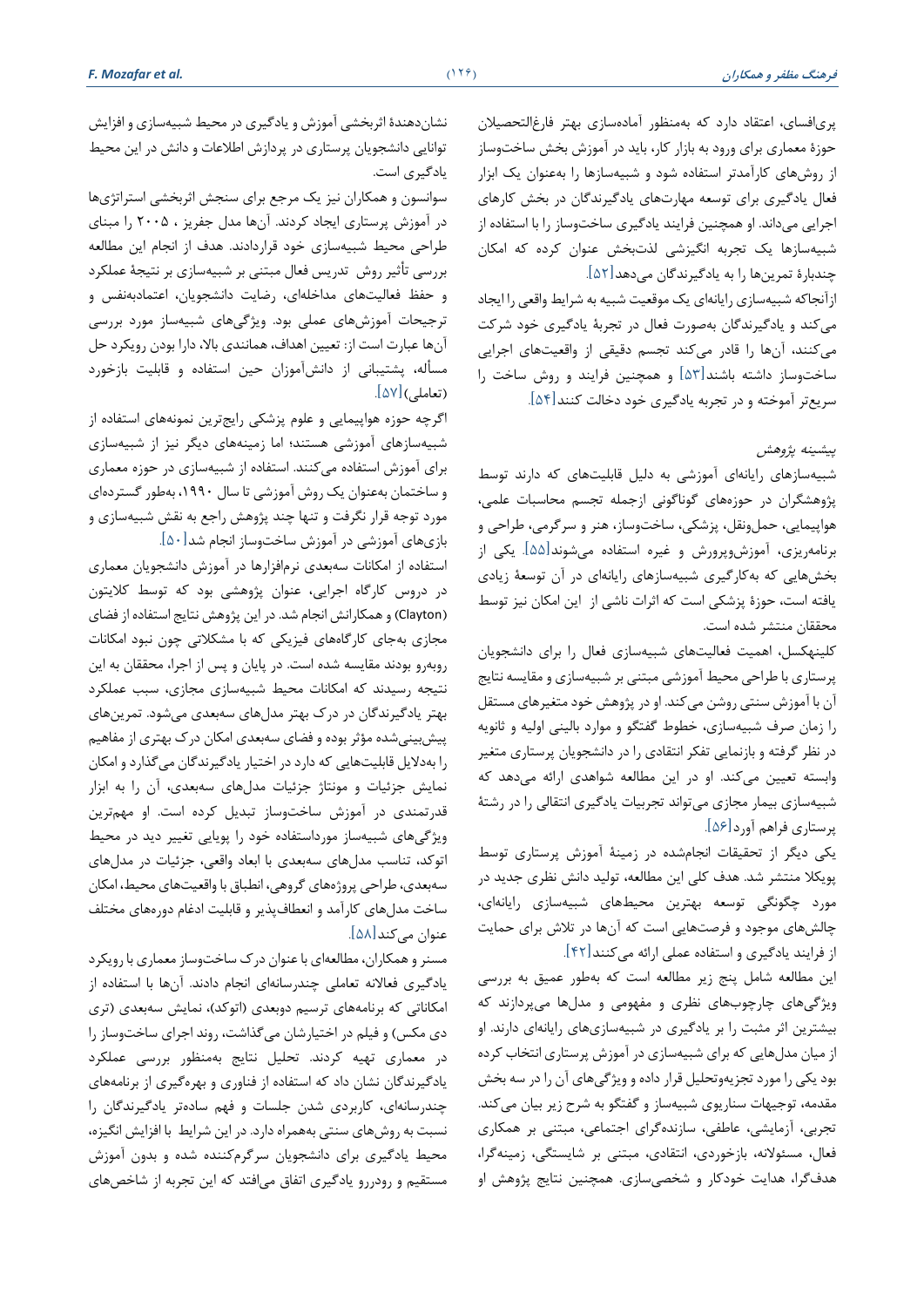يک تجربه واقعاً مؤثر در آموزش وپرورش است. آنها در اين پژوهش محیط تعاملی شبیهساز را به عنوان بارزترين ويژگی مؤثر شبیه ساز در آموزش مورد بررسی قراردادند]59[ .

نیكولیک، جاروهر و مسنر، در پژوهشی با اضافه کردن امكان تعامل در يک محیط شبیهسازی سعی در فراهم آوردن سناريوهای واقعی در فضای آموزشی را داشتند. نتايج پژوهش آن ها نشان داد که با استفاده از اين امكان در شبیه ساز آموزشی میتوان سبب شد تا دانش آموزان زمان کمتری در تالش برای درك مسائل مربوط به ساخت وساز داشته باشند و فرصت بیشتری برای تجزيهوتحلیل توالی ساخت وساز در اختیارشان گذاشته شود ]60[ .

توماس و همكاران در پژوهشی كه در خصوص استفاده از شبیهسازی تعاملی در بخش ساخت وساز معماری انجام دادند، ويژگیهای آن را در افزايش تجسم و درك بهتر يادگیرندگان و درنتیجه تقويت يادگیری مؤثر دانستند]53[.

در تحقیقی که در سال 2013 و 2014 توسط رکوعی و جئودرت انجام و نتايج آن در سال 2015 منتشر شد؛ در رابطه با بررسی اثرات شبیهسازهای آموزشی مجازی تعاملی بر تجربه يادگیری دو گروه (دانش آموزان و دانشجويان) و باهدف اندازهگيری ميزان افزايش علاقه آنها به محتوای آموزشی پس از استفاده از شبیهساز بود. به عقیده ايشان بهنظر می رسد شبيه سازی به عنوان شيوهای مبتنی بر پروژه میتواند در قالب ابزار مكمل در آموزش وپرورش ساخت وساز در گروه های مختلف سنی استفاده شود. آنها مهمترين ويژگی شبيهسازی را يادگیری از اشتباهات و بازخورد محیط شبیهسازی و دخالت فرد در تجربهٔ يادگیری خود بیان میکنند. وجود راهنما (پشتیبان) در محیط يادگیری نیز از عوامل مؤثر در افزايش عملكرد دانش آموزان ذکر شده  $[\![\Delta\bm{\cdot}]\!]$ است

کاسترونوو در پژوهشی که در خصوص بهکارگیری شبیه سازهای آموزشی در درس مديريت پروژه انجام داد، يک نسخه جديد (نسخه چهارم) از شبیهساز مجازی نسخه سوم که پیش از او توسط نیكولیک و همكارانش موردبررسی قرار گرفته بود، برای مشخص شدن اثرات بهکارگیری آن در مديريت پروژه مجدد استفاده کرد. وی توسعة اين مدل را با توجه به رو انشناسی آموزشی، يادگیری چندرسانه ای، تعامل انسان و رايانه و مدل سازی اطالعات ساختمان انجام داد. در نسخه سوم نقش آموزشی شبیهساز در ارتقای انگیزه دانش آموزان و درك پايه ای از مفاهیم ساختاری نشان داده شده بود و در اين نسخه ارزيابی اثر شبیهساز بر مهارت حل مسأله مدنظر قرار گرفت. هدف اين مطالعه توسعه يک نسخه جديد از بازی (VCS (Virtual Constrution Simulation با سه ماژول يادگیری و ابزار ارزيابی برای ارزيابی توانايی بازی در حمايت از يادگیری و توسعه مهارت های حل مسأله در زمینة مديريت ساخت وساز و مهندسی بود. امكان انتخاب عناصر سه بعدی ساختمان و مشاهده اطالعات آنها، قابلیت نمايش دهنده گرافیكی کاربر )آواتار( برای بازديد از سايت، نقشه کوچک برای رفت وآمدها ، انتخاب انعطاف پذير عناصر سه بعدی ساختمان و تولید مجموعه های ساختمانی،

بررسی بصری برای بررسی کامل مونتاژها، بررسی بصری منابع انسانی، نمايش بصری بهبود عملكرد و نتايج روزانه مهم ترين ويژگیهايی است که او به اين نسخه اضافه کرد]49[.

در مطالعهای ديگر که توسط رکوعی، جئودرت و ولدسنبت، در خصوص بررسی تأثیر يادگیری فعال در زمینه ساخت وساز بر ادراك دانش آموزان با ادغام شبیه ساز تعاملی در برنامه درسی انجام گرفت، آن ها از مخروط يادگیری ديل(Dale (بهعنوان مفهوم اصلی برای اندازه گیری عملكرد دانش آموزان و حفظ دانش استفاده کردند. هدف اصلی اين مطالعه بررسی تأثیر يادگیری فعال در ادراك دانش آموزان بود. بدين منظور آنها دو برنامه کاربردی شبیهسازی در دانشكده معماری و مهندسی را که بین سال تحصیلی -2013 ،2014 طراحی و توسعه يافته بود را آزمايش کردند. اين دو برنامه شبیهسازی، مدل های آموزشی مبتنی بر پروژه بودند که از مفاهیم مديريت ساخت وساز برای ارتقای کیفیت آموزش و توانمندسازی دانشجويان ساخت وساز استفاده می کردند. از شرکت کننده خواسته شد قبل و بعد از شبیه سازی بازی با استفاده از مقیاس لیكرت، ۵ سطح در چهار حوزه موضوع(۱: مديريت تلفيق پروژه، ٢: مديريت فعاليت، ٣: ارزيابی منابع و ۴: توسعه برنامهها)، دانش خود را ارزيابی کنند. مهم ترين ويژگی شبیهسازی از ديدگاه شرکت کنندگان

توانايی ديدن نتیجه تصمیمها و انعطاف پذيری زمان يادگیری ارزيابی

شده است ]61[.

جئودرت و همکاران، ۲۰۱۱، یک چهارچوب برای شبیهسازی با سه موتور جستجو ارائه کردند. در اين چهارچوب هر فعالیت يادگیری مبتنی بر يک مسأله است که مطابق ويژگی و حاالت يادگیرنده تنظیم شده و فعالیتهای کاربر توسط موتور ارزيابی کنترل میشود. امتیازات به همراه توضیحات به کاربران اطالع داده می شود. برنامه ريزی مجدد هر زمان که اقدامات کاربر از راه حلهای موجود برنامه انحراف داشته باشد، صورت میگیرد و اين روند تكرار میشود تا زمانی که کاربر راه حل را پیدا کند يا فرصت استفاده از منابع موجود منقضی شود. از موتور تثبیت برای تأمین مخزن دانش براسا منابع وب استفاده شده و همچنین VICE بهصورت وب فعال است و به کاربران امكان میدهد ويكی های آنالين خود را ايجاد کنند تا عالوه بر بازيابی دانش توسط جستجوی وب، تجربیاتی را به اشتراك بگذارند. مهم ترين ويژگی اين چهارچوب ايجاد يک تعامل کامل بین رويكرد حل مسأله و شرايط مختل يادگیری در يادگیری مبتنی بر شبیهسازی است. در اين چهارچوب تجارب يادگیری به اشتراك گذاشته می شود و امكان کار تیمی با تأکید بر نقش کاربران فراهم شده و مشوق هايی برای تقويت عملكرد آن ها ايجادشده و منابع دانش آن ها وب است ]62[.

بررسی پژوهش ها نشان می دهد شبیهسازی در حال تبديلشدن به يک ابزار مؤثر در آموزش حوزههای مختلف ازجمله ساختوساز است. مواردی چون ايجاد محیط آموزشی کمهزينه و بدون خطر، امكان کسب مهارت، تحت کنترل بودن موقعیتهای پیچیده، افزايش انگیزة يادگیری و اعتماد به نفس يادگیرندگان، تقويت مهارت حل مسأله و تفكر انتقادی،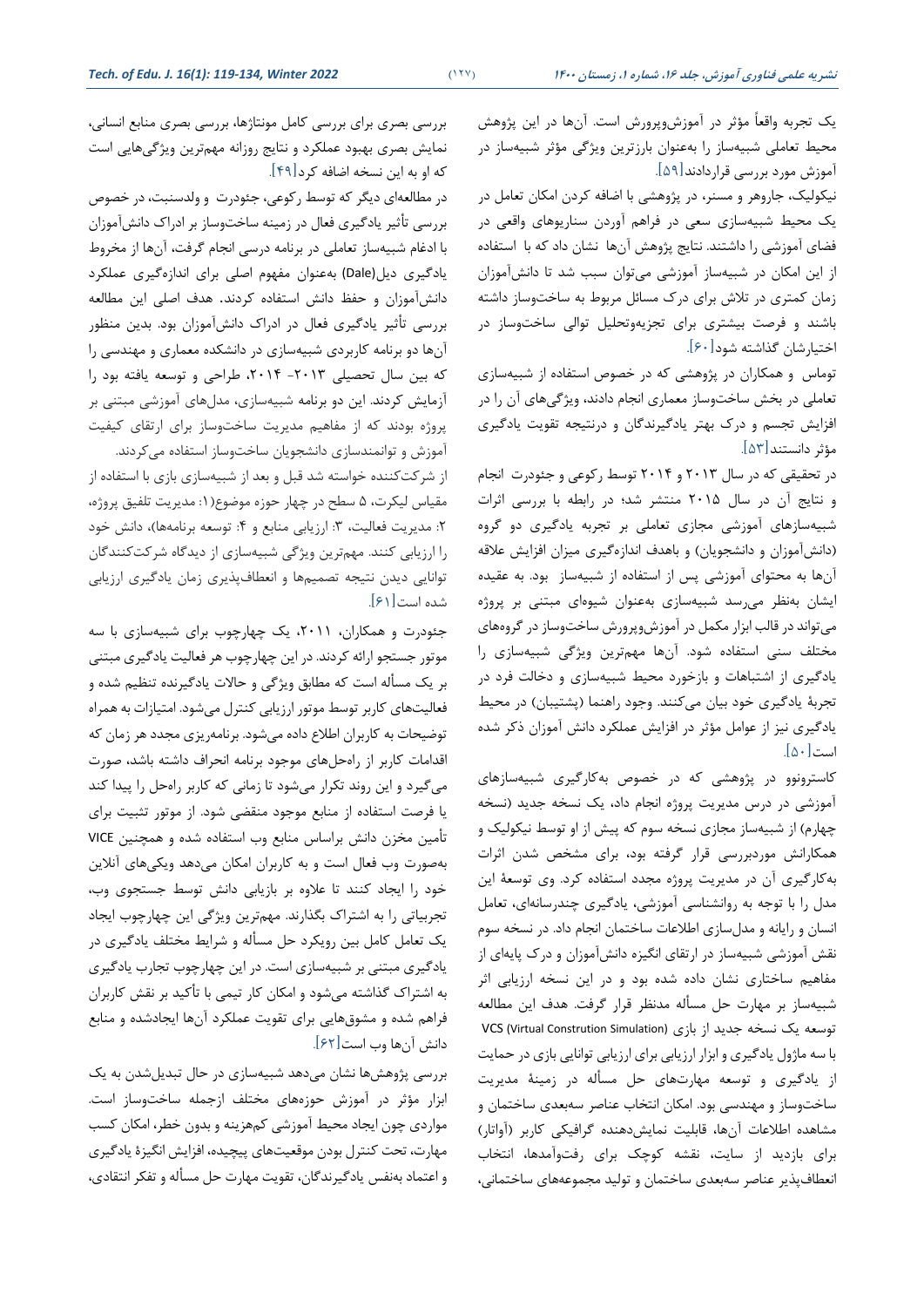يادگیری معنادار، فعال بودن يادگیرنده، ايجاد نگرش مثبت و تكرار چند بارة فعالیت ها و دريافت بازخورد از شاخص ترين اثرات مثبتی است که میتوان برای شبیهسازهای آموزشی رایانهای برشمرد و آنها را در زمرة رسانه های آموزشی دانست که میتوانند بخشی از کاستی های موجود در محیطهای آموزشی را مرتفع کنند و بهعنوان ابزار مكمل از آنها بهره گرفت. مهم ترين ويژگیهای مؤثر شبیه سازها که در پژوهش ها بر آنها تأکید شده است عبارتند از: تعاملی بودن، امكان خودارزيابی، امكان تمرين و تكرار، کنترل روند يادگیری، شخصی سازی، هدايت خودکار، تعیین اهداف، پشتیبانی از دانش آموزان حین آموزش، پويايی تغییر ديد، تناسب مدل های سه بعدی با ابعاد واقعی، ارائه جزئیات در مدل های سه بعدی، طراحی پروژه های گروهی، انطباق با واقعیت های محیط، انعطاف پذيری محتوا، وجود راهنما )پشتیبان( در محیط يادگیری، قابلیت نمايش دهنده گرافیكی کاربر )آواتار( ، انتخاب بازنمايی بصری مفاهیم و نتايج، انعطاف پذيری زمان يادگیری، امكان کار تیمی با تأکید بر نقش کاربران و مشوق های تقويت عملكرد.

بیشتر پژوهش های انجام شده در خصوص شبیهسازها در سط دانشگاهی و در حوزه پزشكی است و مواردی که در حوزه ساخت وساز انجام شدهاند به بررسی اثربخشی شبیهسازهای موجود در بحثهای مديريت پروژه و فعالیت های کارگاهی مربوط به سفت کاری ساختمان پرداخته شدهاند و به ويژگیهای شبيهساز رشته معماری داخلی پرداخته نشده است. مقاله حاضر به موضوع ويژگی شبیهساز رايانه ای هنرجويان معماری داخلی هنرستانها میپردازد. نكته قابلتوجه ديگر لحاظ کردن بحث شايستگی به عنوان رويكردی است که تدوين برنامه درسی اين رشته براساس آن انجام شده است.

## **روش پژوهش**

هدف اين پژوهش دست يابی به ويژگیهای شبیه ساز رايانه ای در آموزش معماری داخلی با رويكرد شايستگی از ديدگاه متخصصان است. به واسطه اکتشافی بودن اين مطالعه، روش تحقيق ترکيبی (کيفی و کمّی) مورداستفاده قرار گرفته است. انجام روش کیفی پس از اسناد پژوهی و بررسی منابع اخیر داخلی و خارجی بهمنظور گسترش موضوع فراتر از ادبیات تحقیق صورت می گیرد. از شیوه پیمايش اکتشافی دلفی به نگرش سنجی متخصصان پرداخته شده است تا موضوع ويژه تر ازآنچه در دسترس است تولید شود.

در روش دلفی پس از انجام مصاحبة نیمه ساختاريافته با 10 نفر از متخصصان، مفاهیم اولیه و نكات کلیدی با روش زمینه يابی استخرا شد و پس از طبقه بندی ، کدگذاری باز در خصوص آن ها انجام گرفت و مفهومسازی براساس مفاهیم بهدستآمده با توجه به زمینهٔ آنها و ارتباط با ساير مفاهیم صورت پذيرفت. پس از آن، از طريق کدگذاری محوری و مشخص کردن دو سر طیفهای مؤلفهها، پیوستارهایی با عناوين خاص براساس دانش و تجربه محققان شكل گرفت.

پس از تنظیم پیوستارها باهدف دستيابی به مفاهیم مشترك تناظر دوبه دوی آنها صورت گرفته است. تعیین نقاط اشتراك و نام گذاری

مفاهیم در محل تقاطعها در هر محور مشخصشده، تا بتوان برای کل محور تقاطع نقاط مشترك يک عنوان کلی مشخص کرد. عناوين بهدست آمده در اين مرحله عبارتند از: -1 ارتقای سط دانش هنرجويان با افزايش واقع نمايی محيط متناسب با نياز كاربران ٢- ارتقاى سطح مهارت هنرجويان با محیط مجازی تعاملی، امكانات متنوع و کاربرپسند شبیهساز ۳- ارتقای نگرش هنرجویان در محیط مجازی واقعنما مبتنی بر استانداردهای پداگوژی، ارزشی و علمی -4 جايگزين شدن محیط مجازی به جای فعالیتهای کارگاهی با فرصتهای متنوع سنجش -5 تناسب آموزش در محیط شبیهسازی با انواع سبک های يادگیری از طريق غنیسازی فرصت يادگيری و ديداریسازی آموزش ۶- افزايش مديريت يادگیری در محیط شبیهسازی با قابلیت تمرين و تكرار فردی و عدم وابستگی به مكان يادگیرنده. با استفاده از اين عناوين و مفاهیم استخراجشده، جدول هدف - محتوا تشكیل شد. در این جدول اهداف، مفاهیم استخرا شده و محتوا نام گذاری کلی محورهايی است که از تناظر دوبه دوی پیوستارها شكل گرفته است.

بازنگری جدول هدف – محتوا و بررسی آن توسط متخصصان اين حوزه انجام می شود. در گام بعدی طراحی پرسش نامه محقق ساخت براسا جدول هدف-محتوا وروابطی تأيید شده میان آنها شكل گرفته و سؤاالت با پوشش حداقل يكی از حیطههای شناختی، عاطفی و رفتاری دربرگیرندة ديدگاه های متفاوت پرسش شوندگان است.

جامعه آماری پژوهش متخصصان حوزه آموزش معماری و فناوری آموزشی از دانشگاه های کشور و وزارت آموزش و پرورش هستند. در مرحله مصاحبه با 10 نفر از اين افراد مصاحبه شده و در مرحله تكمیل پرسش نامه جامعه آماری 26 نفر است.

برای انتخاب اولین متخصص از روش نمونهگیری نظريه ای و برای بقیه افراد از روش نمونه گیری گلوله برفی بهره گرفته شده است و تا اشباع (قناع) نظری، افراد مورد مصاحبه قرار گرفتهاند. تعداد افراد مصاحبه شده و پاسخ دهندگان به پرسش نامه با آزمون KMO در مراحل بعدی مورد تأيید قرار گرفت.

اين مقاله شامل يک مرحله مصاحبه و دو مرحله پرسش نامه بسته پاسخ است. ابزار اندازه گیری ابتدا فرم مصاحبه نیمه ساختاريافته و سپس پرسش نامه محقق ساخت است که طی مراحل متوالی تهیه و اجرا شدند. پرسش نامهٔ متخصصان طی دو مرحله (اکتشافی و تأييدی) در اختيار ۲۶ نفر از متخصصان قرار گرفت که 10 نفر از آنها از افراد مصاحبه شونده مرحلة قبلی بودند. روايی صوری پرسش نامه از طريق متخصصان، روايی محتوايی آن با تهیه جدول هدف -محتوا و روايی عاملی با تحلیل عامل صورت گرفته است.

ابزار آماری، تحلیل عامل نوع Q است که پس از اجرا و جمع آوری داده های پرسش نامه متخصصان انجام شد. تحلیل عاملی واژه ای است که طیف گستردهای از تکنیکهای آماری را شامل میشود که تخمین دربارة کل جامعه را ممكن می سازد. اين تخمین به وسیلة تنوع متغیرهای مشاهده پذير و روابط بین آنها بهدست میآيد و هدف آن خالصه کردن روابط بین متغیرهاست]63[. همبستگی درونی تعداد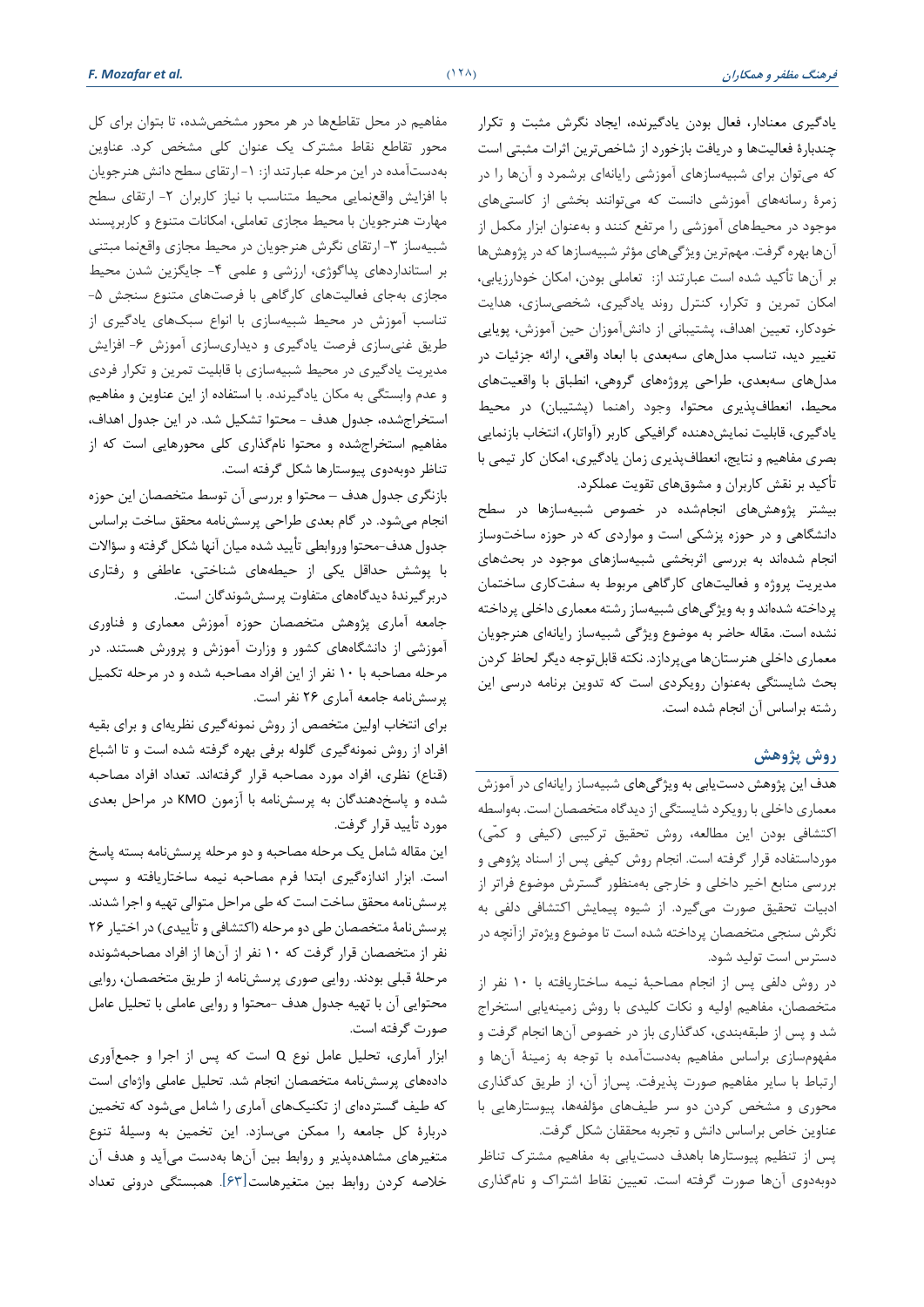جدول:2 واريانس داده ها پس از چرخش تحلیل عاملی

| Table 2: Data variance after rotation of statistical analysis |       |                           |  |  |  |
|---------------------------------------------------------------|-------|---------------------------|--|--|--|
| Classification of                                             |       | No. of professionals      |  |  |  |
| professionals                                                 |       | شمارة متخصصان             |  |  |  |
| طبقه بندى متخصصان                                             |       |                           |  |  |  |
| First                                                         | Group | 4-25-7-1-10-20-26-21-13-6 |  |  |  |
| اول                                                           | گروه  |                           |  |  |  |
| Second                                                        | Group | $9 - 8 - 22$              |  |  |  |
| دوم                                                           | گروه  |                           |  |  |  |
| Third                                                         | Group | $11 - 12$                 |  |  |  |
| سوم                                                           | گروه  |                           |  |  |  |
| Forth                                                         | Group | $2 - 19 - 5 - 14$         |  |  |  |
| چهار م                                                        | گروه  |                           |  |  |  |
| Fifth                                                         | Group | $18 - 23 - 3$             |  |  |  |
| ينجم                                                          | گروه  |                           |  |  |  |
| Sixth                                                         | Group | $24 - 15$                 |  |  |  |
| ششم                                                           | گروه  |                           |  |  |  |
| Seventh                                                       | Group | 17                        |  |  |  |
| هفتم                                                          | گروه  |                           |  |  |  |
| Eighth                                                        | Group | 16                        |  |  |  |
| هشتم                                                          | گروه  |                           |  |  |  |

جدول:3 ماتريس داده های چرخش شده و بار عاملی هر يک Table 3: Rotated data matrix and operating load of each

|                |       | بعد از چرخش   |              |
|----------------|-------|---------------|--------------|
|                | Total | % of Variance | Cumulative % |
|                | مجموع | درصد واریانس  | درصد تجمعى   |
| 1              | 8.310 | 31.962        | 31.962       |
| $\overline{2}$ | 2.523 | 9.704         | 41.666       |
| 3              | 1.664 | 6.400         | 48.066       |
| 4              | 1.378 | 5.300         | 53.366       |
| 5              | 1.261 | 4.851         | 58.217       |
| 6              | 1.139 | 4.381         | 62.598       |
| 7              | 1.080 | 4.153         | 66.751       |
| 8              | 1.018 | 3.914         | 70.666       |



نمودار ١: نمودار اسكری برای تعیین عاملهای تحلیل Diagram 1. Scree diagram to determine the factors of analysis

متغیرهای تشكیلدهندة هر عامل با توجه به بار عاملی هريک از عامل ها در جدول داده های چرخش شده )جدول 4( شناسايی میشوند. بارهای عاملی که بزرگتر از ٣/ باشد حامل بار معنايی بوده و در آن عامل طبقهبندی می شود. عامل اول تا ششم که بزرگترين عوامل بوده دارای معانی شاخصی هستند که با توجه به پرسش نامه در جدول 5 آمده است. زيادی از متغیرها با اين روش امكان پذير شده و درنهايت آن ها را در قالب عامل های کلی محدودی دسته بندی و تبیین میکند ]64[.

### **نتايج وبحث**

پرسش نامه متخصصان در دو مرحله اکتشافی و تأيیدی اجرا شد و تحلیل عامل به منظور خالصهسازی و طبقهبندی مفاهیم ازنظر متخصصان با استفاده از تحلیل عامل Q روی آنها انجام گرفت. در مرحله اول 5 دستهبندی در خصوص ديدگاه آن ها تشخیص داده شد. در هر طبقه سؤاالتی که دارای بیشترين )9-10( و يا کمترين )0-1( نمرات هستند استخراج شدند. سپس پرسشهای مشترک بین آنها شناسایی و در یر سش نامهای کوچکتر (تأيیدی) مورد پرسش مجدد از همان متخصصان قرار گرفت.

پس از دريافت داده ها از پرسش نامه دوم، مجدداً تحلیل عامل Q اجرا شده و بدين وسیله به طبقهبندی نظام فكری پاسخ دهندگان پرداخته میشود و عواملی که از ديدگاههای آنها نسبت به موضوع وجود دارد استخرا می شود.

پیش از طبقهبندی و استخراج عوامل با استفاده از آزمون کی-ام-او و کرويت بارتلت آزمون کفايت حجم نمونه اجرا و حجم نمونه مورد تأيید قرار گرفت )جدول1(. در آزمون کرويت بارتلت اگر Sig آن کوچكتر از ۰/۵ باشد؛ میتوان تحلیل عاملی را انجام داد که در اینجا صفر است.

جدول :1 آزمون کی-ام-او و کرويت بارتلت برای کفايت حجم نمونه

| Table 1: Kmo and Bartlett's test                                           |                                              |          |  |  |  |
|----------------------------------------------------------------------------|----------------------------------------------|----------|--|--|--|
| Kaiser-Meyer-Olkin Measure of Sampling Adequacy<br>شاخص كابز, -مابر -الكبن | .834                                         |          |  |  |  |
| Bartlett's test of Sphericity<br>آ;مون کرویت یا, تلت                       | Approx. Chi-Square<br>مربع کای اسکوئر تقریبی | 1630.379 |  |  |  |
|                                                                            | Df<br>د, جه آزادی                            | 325      |  |  |  |
|                                                                            | Sig.<br>سطح معنی دار ی                       | .000     |  |  |  |
|                                                                            |                                              |          |  |  |  |

بعد از تحلیل دادهها روی ۲۶ نفر از متخصصان پس از چرخش، ۸ عامل شناسايی شدند. براساس ۷۰/۶۶ ⁄۰ که از واريانس دادههای چرخش شده حاصل شده است، می توان استنباط کرد که حدود 71 درصد از گرايش های متخصصان يكسان بوده است. بهعبارت ديگر آنها واقعیتی را تشخیص داده اند که 71 درصد از نظرات را جلب کرده است که اين مقدار قابل شناسايی و سامان دهی است. %29 باقیمانده نیز در تفكرات، گرايش ها و تخصصهای فردی آن ها ريشه دارد. اين نتايج نشان میدهد که واقعیت بیرونی وجود داشته که توانسته نظريات مشترك آنان را شكل دهد. در جدول 2 واريانس دادهها پس از چرخش عاملی و در جدول 3 ماتريس داده های چرخش شده و بار عاملی هر يک آمده است. در نمودار اسكری (Scree( (نمودار1( ، مكان تغییر شیب نمودار نقطه عطف برای چرخش عامل هاست، که ۶ عامل مشترک را در نظرات متخصصان نشان می دهد. عامل اول بسیار بزرگ و معنیدار بوده و عوامل دوم تا ششم نیز دارای معنی بوده و قابلیت تعریف کردن را دارند.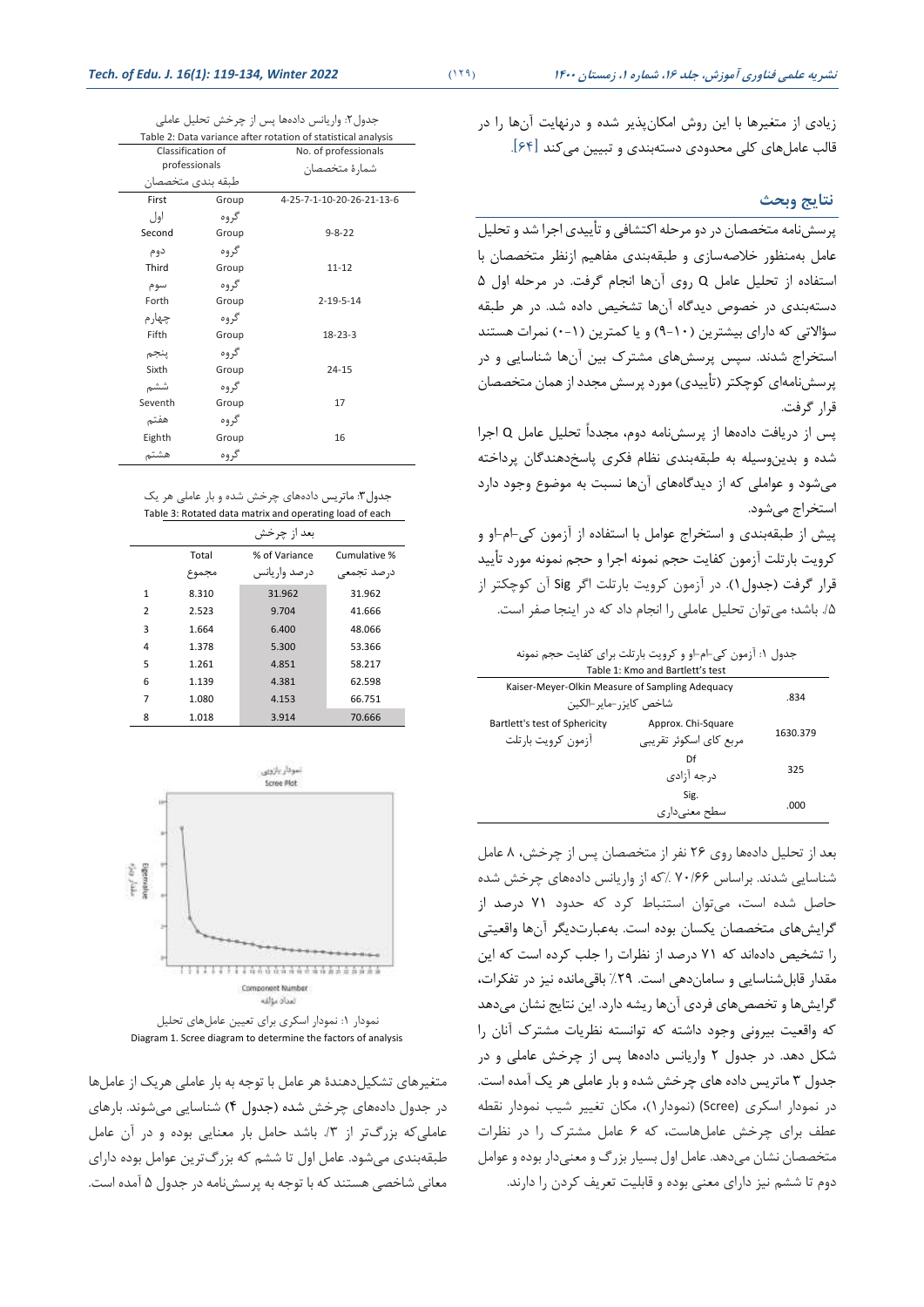|       |                                     |                                  |             |                                         |               | جدول۴: خلاصه نتایج حاصل از ماتریس داده های چرخش داده شده و بار عاملی هر یک<br>Table 4: Summary of the results of the rotated data matrix and the operating load of each |                                |                       |             |             |
|-------|-------------------------------------|----------------------------------|-------------|-----------------------------------------|---------------|-------------------------------------------------------------------------------------------------------------------------------------------------------------------------|--------------------------------|-----------------------|-------------|-------------|
|       |                                     |                                  |             |                                         |               | گروه اول: عامل واقعنمایی مبتنی بر استانداردهای محتوایی و پداگوژی                                                                                                        |                                |                       |             |             |
| ۶     | $\gamma$                            | $\Upsilon$                       | ٢۶          | $\mathsf{r}$ .                          | $\mathcal{L}$ |                                                                                                                                                                         | ٧                              | ۲۵                    | ۴           | شماره افراد |
| .19.1 | $\cdot$ / $\mathcal{S}$ ) $\lambda$ | .195.                            | .1990       | .1990                                   | .7946         | $\cdot$ / $\vee$ $\circ$ $\circ$                                                                                                                                        | .1199                          | .11999                | .7007       | بار عاملی   |
|       |                                     |                                  |             |                                         |               | گروه دوم : عامل قابلیت تمرین و تکرار و کاربرپسندی محیط                                                                                                                  |                                |                       |             |             |
|       | $\tau\tau$<br>Λ                     |                                  |             |                                         | ٩             |                                                                                                                                                                         | شماره افراد                    |                       |             |             |
|       | .751                                |                                  |             |                                         | .191Y         |                                                                                                                                                                         |                                | $\cdot$ /Y \ $\wedge$ |             | بار عاملی   |
|       |                                     |                                  |             |                                         |               | گروه سوم: عامل دیداریسازی محتوا                                                                                                                                         |                                |                       |             |             |
|       |                                     | $\lambda$                        |             |                                         |               |                                                                                                                                                                         | $\setminus$                    |                       |             | شماره افراد |
|       |                                     | $\cdot$ / $\vee$ $\wedge$ $\vee$ |             |                                         |               |                                                                                                                                                                         | .719                           |                       |             | بار عاملی   |
|       |                                     |                                  |             |                                         |               | گروه چهارم: عامل فرصتهای متنوع یادگیری و سنجش                                                                                                                           |                                |                       |             |             |
|       | $\gamma$                            |                                  | ۱۹<br>۵     |                                         |               | ٢                                                                                                                                                                       |                                | شماره افراد           |             |             |
|       | $\cdot$ /۴۱۳                        |                                  |             | .1987<br>$\cdot$ / $\gamma\gamma\gamma$ |               |                                                                                                                                                                         | $\cdot$ / $\sqrt{2}$ $\Delta$  |                       |             | بار عاملی   |
|       |                                     |                                  |             |                                         |               | گروه پنجم: عامل تعاملي بودن محيط و مديريت يادگيري                                                                                                                       |                                |                       |             |             |
|       | $\tau\tau$                          |                                  |             |                                         |               |                                                                                                                                                                         | ١٨                             |                       |             | شماره افراد |
|       | .701                                |                                  | $-1/\gamma$ |                                         |               |                                                                                                                                                                         | $\cdot$ / $\vee$ $\vee$ $\vee$ |                       | بار عاملی   |             |
|       |                                     |                                  |             |                                         |               | گروه ششم: عامل تطبیق محتوا با اهداف تربیتی و ارزشهای اخلاق حرفهای                                                                                                       |                                |                       |             |             |
|       |                                     | ۱۵                               |             |                                         |               |                                                                                                                                                                         | $\mathbf{Y}^{\mathbf{F}}$      |                       | شماره افراد |             |
|       |                                     | $\cdot$ / $501$                  |             |                                         | .11.9         |                                                                                                                                                                         |                                | بار عاملی             |             |             |

جدول ۵: مهمترين ويژگیهای شبيهساز آموزشی رايانهای معماری داخلی با رويكرد شايستگی

| Table 6: The most important features of computer architecture training<br>simulator of interior design with competency approach |                                 |  |  |  |
|---------------------------------------------------------------------------------------------------------------------------------|---------------------------------|--|--|--|
| عنوان عامل                                                                                                                      | شماره افراد                     |  |  |  |
| واقعنمایی مبتنی بر استانداردهای محتوایی و                                                                                       | $F - Y_0 - Y - 1 - 1 - 1 - 1 -$ |  |  |  |
| يداگوژي                                                                                                                         | $Y5 - Y1 - 1Y - 5$              |  |  |  |
| قابلیت تمرین و تکرار و کاربریسندی محیط                                                                                          | $9 - \Lambda - \Gamma \Gamma$   |  |  |  |
| دیداریسازی محتوا                                                                                                                | ۱۱-۱۲                           |  |  |  |
| فرصتهای متنوع یادگیری و سنجش                                                                                                    | $Y - 19 - 0 - 19$               |  |  |  |
| تعاملی بودن محیط و مدیریت یادگیری                                                                                               | $Y-YY-Y$                        |  |  |  |
| تطبيق محتوا با اهداف تربيتي و ارزشهاي اخلاق                                                                                     | $YF-1\Delta$                    |  |  |  |
| حرفهای                                                                                                                          |                                 |  |  |  |

عوامل به دستآمده ازنظر متخصصان که در جدول 5 آمده است شامل واقع نمايی مبتنی بر استانداردهای محتوايی و پداگوژی، قابلیت تمرين و تكرار و کاربرپسندی محیط، ديداری سازی محتوا، فرصت های متنوع يادگیری و سنجش، تعاملی بودن محیط و مديريت يادگیری و تطبیق محتوا با اهداف تربیتی و ارزش های اخالق حرفه ای است.

هدف اصلی پژوهش ، تعیین ويژگیهای شبیه ساز آموزشی رايانه ای برای هنرجويان رشته معماری داخلی با رويكرد شايستگی است. با توجه به نتايج بهدستآمده از ديدگاه متخصصان، شبيهساز رايانهای با دارا بودن ابعاد محتوايی، کارايی و جذابیت بصری و هنر ی و امكانات فنی میتواند زمینهساز ارتقای شايستگیهای فنی دروس كارگاهی رشته معماری داخلی باشد. با در نظرگرفتن ابعاد مذکور میتوان ويژگیها و قابلیتهای زير را برای طراحی شبیه ساز پیشنهاد کرد:

-1 بازنمايی فضای کارگاهی و انعكا تمام جزئیات فعالیت های اجرايی -2 انطباق محتوای ارائه شده با اهداف آموزشی )پوشش محتوا( -3 انجام طراحی آموزشی و انتخاب راهبردهای آموزشی مناسب در فرايند ياددهی- يادگیری مبتنی بر رويكرد شايستگی -4 فراهم آوردن امكان تمرين و تكرار چندبارة فعالیت های کارگاهی در محیط شبیهساز بهمنظور افزايش تجربهٔ کاربران، رفع اشكال و تثبيت يادگيري آنها ۵– ايجاد جذابیت با استفاده از جلوه های ويژه با درنظرگرفتن استانداردهای گرافیكی، سطح مهارت هنرجويان در استفاده از نرمافزار، سن و عالقه مندی آن ها بهمنظور برانگیختن کاربر برای يادگیری -6 ارائه تصويری مفاهیم آموزشی معماری داخلی در حوزه های دانشی، مهارتی و نگرشی با استفاده از تكنیک های گرافیكی و مبتنی بر استانداردهای مربوطه و اصول زيبايیشناسی ٧- ايجاد فرصتهای متنوع يادگيری با بهکارگیری ابزارها و امكانات گوناگون محیط شبیهساز متناسب با سن و توانايی های مهارتی هنرجويان -8 فراهم کردن فرصتهای متنوع سنجش با نمايش عملكرد هنرجويان بهمنظور سنجش آموخته های آن ها )پايش پیشرفت( و ارزيابی پیامدهای يادگیری -9 ارائه بازخورد و راهنمايی به هنرجويان به اقتضای عملكرد آن ها برای فراهم کردن فرصت خودارزيابی و يادگیری فعال -10طراحی محیط يادگیری فردی و منعطف، متناسب با پیشرفت یادگیرنده با دارا بودن قابلیت تنظیم زمان و سرعت يادگيري و انجام تكاليف و تمرينها ١١- تأكيد بر اهداف تربیتی و اخالق حرفه ای در ارائه شايستگیهای معماری داخلی -12 تلفیق سه مؤلفه دانش، مهارت و نگرش در طراحی فعالیت های ياددهی و يادگیری.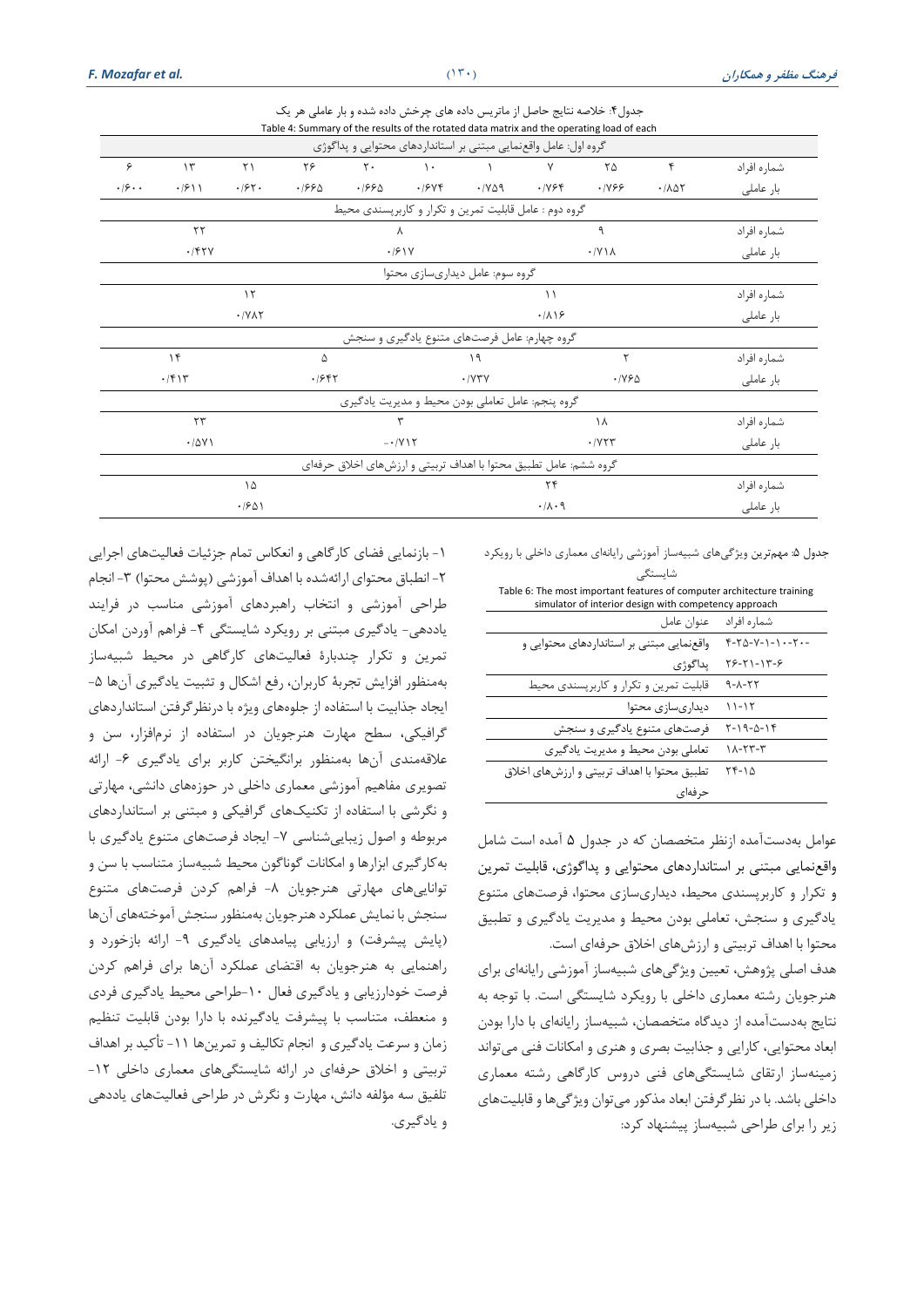### **نتيجهگيري**

### **تعارض منافع**

»هیچگونه تعارض منافع توسط نويسندگان بیان نشده است.«

# **منابع و مآخذ**

[1] Zoofan Sh. *[Applications of new technologies in education](https://samta.samt.ac.ir/content/13441/‎)*. [Tehran: Samt Publication; 2016. Persian.](https://samta.samt.ac.ir/content/13441/‎)

[2] Karashki H. *[Social structuralism and e-learning](https://www.sid.ir/fa/journal/ViewPaper.aspx?ID=262675‎)*. Paper presented in the [3th National Conference on eLearning in](https://www.sid.ir/fa/journal/ViewPaper.aspx?ID=262675‎)  [Medical Education: 2010 February 16-18: Mashhad, Iran](https://www.sid.ir/fa/journal/ViewPaper.aspx?ID=262675‎). [Persian.](https://www.sid.ir/fa/journal/ViewPaper.aspx?ID=262675‎)

[3] [Li ZZ, Cheng YB, Liu CC. A constructionism framework for](http://www.kvccdocs.com/ss-department/psychology/constructionism/Zhong-Zheng.pdf)  [designing game‐like learning systems: Its effect on different](http://www.kvccdocs.com/ss-department/psychology/constructionism/Zhong-Zheng.pdf)  learners. *British Journal [of Educational Technology](http://www.kvccdocs.com/ss-department/psychology/constructionism/Zhong-Zheng.pdf)*. 2013; [44\(2\):208-224.](http://www.kvccdocs.com/ss-department/psychology/constructionism/Zhong-Zheng.pdf)

[4] Fardanesh H. *[Theoretical foundations of instructional](http://samt.ac.ir/fa/book/690/‎)  technology*[. Tehran: Samt Publication; 2017. Persian.](http://samt.ac.ir/fa/book/690/‎)

[5] [Buckley R, Caple J. The Theory and Practice of Training. UK:](https://books.google.com/books/about/The_Theory_and_Practice_of_Training.html?id=HpQhYbF64aUC)  [Kogan Page Publishers; 2009.](https://books.google.com/books/about/The_Theory_and_Practice_of_Training.html?id=HpQhYbF64aUC)

[6] [Rahmana A. Simulation-based training model to improve](‎(PDF)%20SIMULATION-BASED%20TRAINING%20MODEL%20TO%20IMPROVE%20PROJECT%20MANAGEMENT%20COMPETENCIES%20OF%20MANUFACTURING%20‎INDUSTRY%20EMPLOYEES%20(METHODOLOGICAL%20FRAMEWORK)%20(researchgate.net)‎)  [project management competencies of](‎(PDF)%20SIMULATION-BASED%20TRAINING%20MODEL%20TO%20IMPROVE%20PROJECT%20MANAGEMENT%20COMPETENCIES%20OF%20MANUFACTURING%20‎INDUSTRY%20EMPLOYEES%20(METHODOLOGICAL%20FRAMEWORK)%20(researchgate.net)‎) manufacturing industry [employees \(Methodological Framework\).](‎(PDF)%20SIMULATION-BASED%20TRAINING%20MODEL%20TO%20IMPROVE%20PROJECT%20MANAGEMENT%20COMPETENCIES%20OF%20MANUFACTURING%20‎INDUSTRY%20EMPLOYEES%20(METHODOLOGICAL%20FRAMEWORK)%20(researchgate.net)‎) Seminar Internasional [Pendidikan Serantau UKM-UR Kali Ke-6 \(UKM-UR 2013\) At:](‎(PDF)%20SIMULATION-BASED%20TRAINING%20MODEL%20TO%20IMPROVE%20PROJECT%20MANAGEMENT%20COMPETENCIES%20OF%20MANUFACTURING%20‎INDUSTRY%20EMPLOYEES%20(METHODOLOGICAL%20FRAMEWORK)%20(researchgate.net)‎)  [National Institute of Occupational Safety and Health \(NIOSH\):](‎(PDF)%20SIMULATION-BASED%20TRAINING%20MODEL%20TO%20IMPROVE%20PROJECT%20MANAGEMENT%20COMPETENCIES%20OF%20MANUFACTURING%20‎INDUSTRY%20EMPLOYEES%20(METHODOLOGICAL%20FRAMEWORK)%20(researchgate.net)‎)  2013 May; [Bangi, Malaysia.](‎(PDF)%20SIMULATION-BASED%20TRAINING%20MODEL%20TO%20IMPROVE%20PROJECT%20MANAGEMENT%20COMPETENCIES%20OF%20MANUFACTURING%20‎INDUSTRY%20EMPLOYEES%20(METHODOLOGICAL%20FRAMEWORK)%20(researchgate.net)‎)

[7] Afzalnia M. *[Learning technology. Tehran](https://samta.samt.ac.ir/content/9461/‎)*: Samt Publication; [2014. Persian.](https://samta.samt.ac.ir/content/9461/‎)

[8] Eskandari H. *[Theory and practice of instructional media in](https://samta.samt.ac.ir/content/9518/‎)  the digital age*[. Tehran: Samt Publication; 2013. Persian.](https://samta.samt.ac.ir/content/9518/‎)

[9] Demirbaş ÖO. *[The relation of learning styles and](http://repository.bilkent.edu.tr/bitstream/handle/11693/14597/0001800.pdf?sequence=1‎)  [performance scores of the students in interior architecture](http://repository.bilkent.edu.tr/bitstream/handle/11693/14597/0001800.pdf?sequence=1‎)  educatio* [dissertation]. [Ankara: Bilkent University; 2001.](http://repository.bilkent.edu.tr/bitstream/handle/11693/14597/0001800.pdf?sequence=1‎)

[10] Tate A, Smith CR*.* [Interior Design in the 20th Century. US:](https://www.amazon.com/Interior-Design-20th-Century-Allen/dp/0060465840‎)  [Harper & Row; 1986.](https://www.amazon.com/Interior-Design-20th-Century-Allen/dp/0060465840‎)

[11] Pfeiffer, B.B. *Frank Lloyd Wright*[. Nurnberg: Benedikt](https://www.amazon.com/Frank-Lloyd-Wright-Brooks-Pfeiffer/dp/B000KVLWLK)  [Taschen; 1991.](https://www.amazon.com/Frank-Lloyd-Wright-Brooks-Pfeiffer/dp/B000KVLWLK)

[12] [Kurtich J, Eakin G. Interior Architecture. New York: Van](https://archive.org/details/interiorarchitec0000kurt/mode/2up)  [Nostrand Reinhold; 1993.](https://archive.org/details/interiorarchitec0000kurt/mode/2up)

[13] [Fonseca D, Martí N, Redondo E, Navarro I, Sánchez A.](https://www.sciencedirect.com/science/article/abs/pii/S0747563213000952‎)  [Relationship between student profile, tool use, participation,](https://www.sciencedirect.com/science/article/abs/pii/S0747563213000952‎)  [and academic performance with the use of Augmented Reality](https://www.sciencedirect.com/science/article/abs/pii/S0747563213000952‎)  [technology for visualized architecture models.](https://www.sciencedirect.com/science/article/abs/pii/S0747563213000952‎) *Computers in Human Behavior*[. 2014; 31: 434-445.](https://www.sciencedirect.com/science/article/abs/pii/S0747563213000952‎)

[14] [Giesbers B, Rienties B, Tempelaar D, Gijselaers W.](https://oro.open.ac.uk/39487/1/Preprint_Investigating_the_Relations.pdf)  [Investigating the relations between motivation, tool use,](https://oro.open.ac.uk/39487/1/Preprint_Investigating_the_Relations.pdf)  [participation, and performance in an e-learning course using](https://oro.open.ac.uk/39487/1/Preprint_Investigating_the_Relations.pdf)  web-videoconferencing. *[Computers in Human Behavior](https://oro.open.ac.uk/39487/1/Preprint_Investigating_the_Relations.pdf)*. 2013; 29(1): [285-292.](https://oro.open.ac.uk/39487/1/Preprint_Investigating_the_Relations.pdf)

امروزه شبیه سازهای آموزشی، ابزارهاي ی غنی هستند که میتوانند بهطور مؤثر در برنامه های درسی کارگاهی گنجانده شوند و به عنوان مكمل، بخشی از کاستیهای فضاهای آموزشی را مرتفع کنند. تدوين دانش نظری پیش از طراحی شبیهسازها، آنها را اثربخشتر کرده و بسیاری از نتايج موردنظر طراحان آموزشی را قابل پیش بینی میکند. در پژوهش حاضر با استفاده از تكنیک دلفی ويژگیهای شبیهسازهای آموزشی رايانهای برای رشته معماری داخلی با رويكرد شايستگی براساس آرای متخصصان استخراج شده و سپس با استناد به نتايج حاصل از پژوهش میتوان چنین بیان کرد که رعايت استانداردهای محتوايی و پداگوژی در محیط شبیهسازی که همانندی زيادی به فضای کارگاهی دارد میتواند دانش، مهارت و نگرش هنرجويان معماری داخلی در درو کارگاهی را ارتقا دهد. گروهی از فعالیتها نظیر اجرای ديوارپوش ها و کف پوش های تزيينی از عمده وظايف شغلی هنرجويان در آينده میباشند و با ايجاد امكان تمرين و تكرار چندباره آنها در كنار جذابيت محیط شبیهساز، میتوان اثربخشی تمرين و تكرار را افزايش داده و تمايل هنرجويان را برای انجام اين دسته از تمرين باال میبرد. ديداری سازی مفاهیم بهويژه در مواردی که پیچیدگیهايی در فرايند انجام وجود دارد، درك هنرجويان معماری داخلی را نسبت به محتوا افزايش می دهد. اين ويژگی در فعالیتهايی چون اجرای ديوارهای جداکننده يا سقف کاذب با استفاده از قطعات گچی به دليل وجود جزئیات اجرايی زياد، بسیار کاربردی خواهد بود. قابلیتهای رو به افزايش شبیهسازها می تواند فرصتهای مختلف يادگیری را متناسب با محتوا ، در اختیار هنرجويان قرار دهد. پیش بینی فرصتهای سنجش نیز عالوه بر ايجاد شرايط پايش از آموخته های هنرجويان، امكان خودارزيابی را نیز برای آن ها فراهم میکند. ت عاملی بودن محیط يادگیری در شبیهسازی و مديريت فرايند يادگیری توسط هنرجو از مهم ترين ويژگیهايی است که در آن يادگیری فعال روی داده و يادگیری با سرعت پیشرفت هنرجو هماهنگ می شود. تأکید بر ارزش های اخالقی و تلفیق آن با سه مؤلفه شايستگی در طراحی فعالیتها، اهداف تربیتی را تقويت میکند.

## **مشارکت نويسندگان**

تمام نويسندگان به نسبت سهم برابر در اين مقاله مشارکت داشتند.

### **تشکر و قدردانی**

اين مقاله مستخر از رساله دکتری نويسنده اول با عنوان »مدل يابی شبیهسازهای آموزشی رايانه ای معماری داخلی با رويكرد شايستگی« است. بدين وسیله از تمامی متخصصان حوزه آموزش معماری و فناوری آموزشی که در مرحله مصاحبه و تكمیل پرسش نامه متخصصان مشارکت داشته اند، تشكر و قدردانی می شود.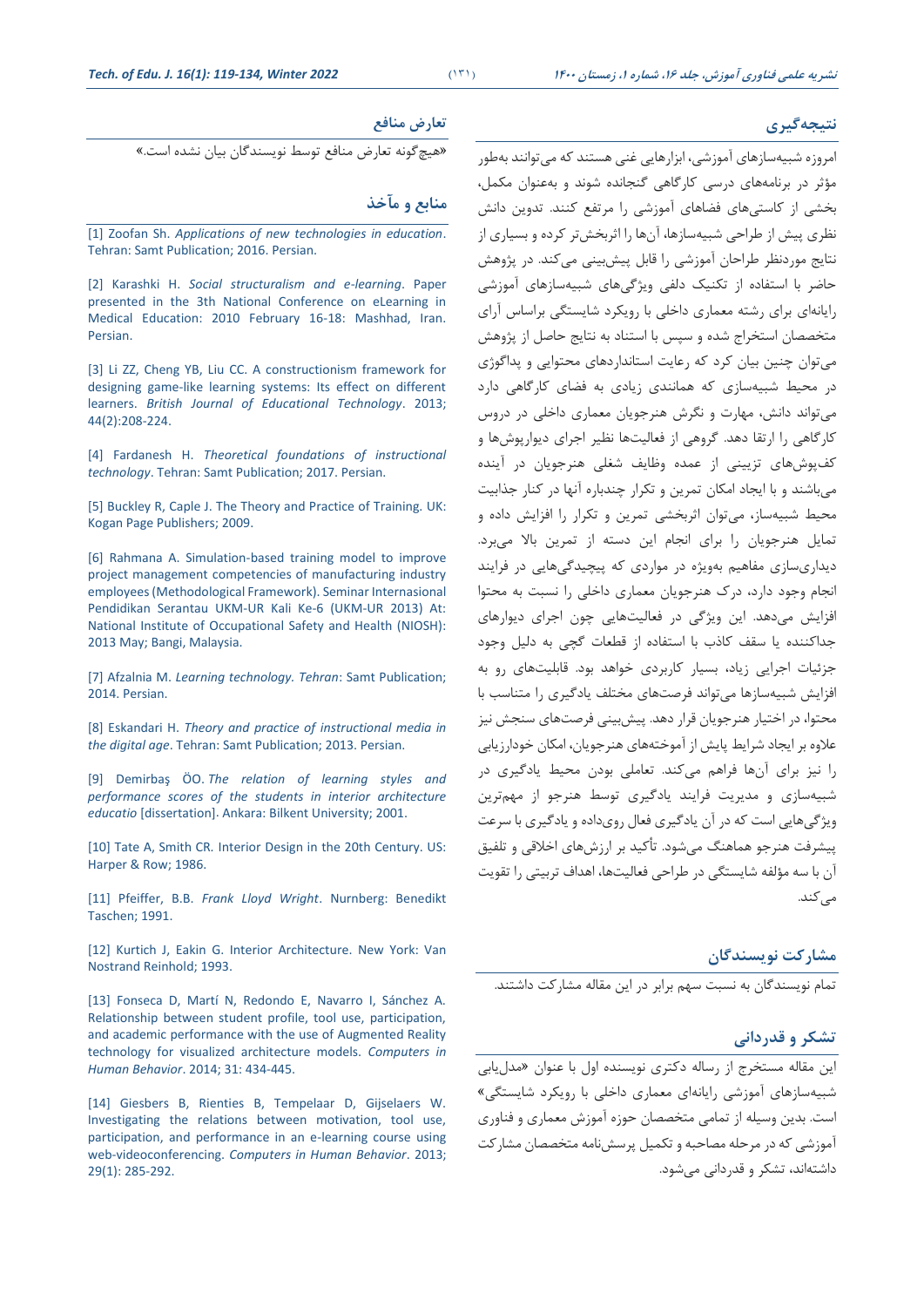[30] Franklin N, Melville P. Competency assessment tools: an [exploration of the pedagogical issues facing competency](https://www.sciencedirect.com/science/article/abs/pii/S1322769613001108‎)  [assessment for nurses in the clinical environment.](https://www.sciencedirect.com/science/article/abs/pii/S1322769613001108‎) *Collegian*. [2015; 22\(1\):](https://www.sciencedirect.com/science/article/abs/pii/S1322769613001108‎) 25-31.

[31] [Bureau of Compiling TVE and Kar-Danesh Textbook,](http://tvoccd.oerp.ir/sites/tvoccd.oerp.ir/files/rahnama-fanni/tarahivadekorasiondakheli.pdf)  [Curriculum in Interior Architecture](http://tvoccd.oerp.ir/sites/tvoccd.oerp.ir/files/rahnama-fanni/tarahivadekorasiondakheli.pdf). December 17,2021. Persian.

[32] [Fundamental Reform Document of Education \(FRDE\) in the](http://en.oerp.ir/sites/en.oerp.ir/files/sandtahavol.pdf)  [Islamic Republic of Iran.](http://en.oerp.ir/sites/en.oerp.ir/files/sandtahavol.pdf) Mashhad: 2011. Persian.

[33] [Lakdashti A, Yousefi R, Khatiri Kh.](https://www.sid.ir/fa/journal/ViewPaper.aspx?id=149281‎) [The effect of educational [simulation software on students' learning and memorization](https://www.sid.ir/fa/journal/ViewPaper.aspx?id=149281‎)  [and its comparison with traditional teaching methods\].](https://www.sid.ir/fa/journal/ViewPaper.aspx?id=149281‎)  *[Information and Communication Thechnology in](https://www.sid.ir/fa/journal/ViewPaper.aspx?id=149281‎) Education Sciences Quarterly*[. 2011; 1\(3\): 5-21. Persian.](https://www.sid.ir/fa/journal/ViewPaper.aspx?id=149281‎)

[34] [Mehrmohammadi M, Abedi L. \[Translation of Models of](http://samt.ac.ir/fa/book/363/‎)  [learning: Tools for Teaching\]. Joyce B, Calhoun E, Hopkinse D](http://samt.ac.ir/fa/book/363/‎) [\(authors\). Tehran: Samt Publication; 2003.](http://samt.ac.ir/fa/book/363/‎)

[35] [Dall'Alba G, Bengtsen S. Re](https://www.tandfonline.com/doi/abs/10.1080/00131857.2018.1561367‎)-imagining active learning: Delving into darkness. *[Educational philosophy and theory](https://www.tandfonline.com/doi/abs/10.1080/00131857.2018.1561367‎)*. 2019; [51\(14\): 1477-1489.](https://www.tandfonline.com/doi/abs/10.1080/00131857.2018.1561367‎)

[36] Davidsson P, Verhagen H. Types of simulation. Edmonds B, [Meyer R \(eds.\). In Simulating Social Complexity Springer, Berlin,](https://link.springer.com/chapter/10.1007/978-3-540-93813-2_3‎)  [Heidelberg; 2013. p. 23-36.](https://link.springer.com/chapter/10.1007/978-3-540-93813-2_3‎)

[37] [Aliabadi Kh, Eskandari A, Kanani M. \[Translation of E](https://book.atu.ac.ir/book_255.html)[learning and the scienssce of instruction: proven guidlins for](https://book.atu.ac.ir/book_255.html)  [consumers and designers of multimedia learning\] Clark R C,](https://book.atu.ac.ir/book_255.html)  [Mayer R E \(Authors\). Tehran: Allameh Tabatabaei University](https://book.atu.ac.ir/book_255.html)  [Publication; 2014. Persian.](https://book.atu.ac.ir/book_255.html)

[38] [Norouzi D, Velayati E, Vhdani asadi M.](http://samt.ac.ir/fa/book/398/‎) *Advanced instructional technology*[. Tehran: samt Publication; 2017.](http://samt.ac.ir/fa/book/398/‎)  [Persian.](http://samt.ac.ir/fa/book/398/‎)

[39] Baleghi Zadeh S. [\[Preparation and production of simulation](https://www.roshdmag.ir/fa/article/17981/‎)  programs]. *[Educational Technology Roshd](https://www.roshdmag.ir/fa/article/17981/‎)*. 2017; 32(6):12-15. [Persian.](https://www.roshdmag.ir/fa/article/17981/‎)

[40] [Li F. Architectural design virtual simulation based on virtual](https://www.semanticscholar.org/paper/Architectural-Design-Virtual-Simulation-Based-On%20‎Li/3eec71634fedd1f17a74da4eb69ed65b26ec0be4?p2df)  reality technology. *[International Journal of Multimedia and](https://www.semanticscholar.org/paper/Architectural-Design-Virtual-Simulation-Based-On%20‎Li/3eec71634fedd1f17a74da4eb69ed65b26ec0be4?p2df)  [Ubiquitous Engineering](https://www.semanticscholar.org/paper/Architectural-Design-Virtual-Simulation-Based-On%20‎Li/3eec71634fedd1f17a74da4eb69ed65b26ec0be4?p2df)*. 2015; 10(11): 1-10.

[41] [Davidsson P, Klügl F, Verhagen H. Simulation of complex](https://link.springer.com/chapter/10.1007/978-3-319-30526-4_3‎)  [systems. In: Magnani L, Bertolotti T \(eds.\). Springer Handbook](https://link.springer.com/chapter/10.1007/978-3-319-30526-4_3‎)  [of Model-Based Science. Springer, Cham; 2017. p783-797.](https://link.springer.com/chapter/10.1007/978-3-319-30526-4_3‎)

[42] [Poikela P. Rethinking computer-based simulation: concepts](https://lauda.ulapland.fi/handle/10024/62754‎)  [and models. Lapland: Lapin yliopisto University; 2017.](https://lauda.ulapland.fi/handle/10024/62754‎)

[43] [Swain NK, Anderson JA, Korrapati RB. Role of simulation](http://citeseerx.ist.psu.edu/viewdoc/download?doi=10.1.1.620.2552&rep=rep1&type=pdf)  [software in enhancing student learning in computer](http://citeseerx.ist.psu.edu/viewdoc/download?doi=10.1.1.620.2552&rep=rep1&type=pdf)  [organization and microcontroller courses. International](http://citeseerx.ist.psu.edu/viewdoc/download?doi=10.1.1.620.2552&rep=rep1&type=pdf)  [Conference on Engineering & technology: GIoblization of](http://citeseerx.ist.psu.edu/viewdoc/download?doi=10.1.1.620.2552&rep=rep1&type=pdf)  Technology- [Imagine the Possibilities: 2008 November 17-19:](http://citeseerx.ist.psu.edu/viewdoc/download?doi=10.1.1.620.2552&rep=rep1&type=pdf)  [Nashville, USA.](http://citeseerx.ist.psu.edu/viewdoc/download?doi=10.1.1.620.2552&rep=rep1&type=pdf)

[44] [Zafar N, Soori PK, Vishwas M. The use of simulation tools in](https://ieeexplore.ieee.org/abstract/document/6564592‎)  [teaching lighting system design. In: Musirini I, Salimin, RH.](https://ieeexplore.ieee.org/abstract/document/6564592‎)  [15] Taheri M. [Translation [of competency-based training base](https://book.atu.ac.ir/book_570.html) . Rothwell JW, Graber MJ (Author). Tehran: Avayenoor [Publication; 2017. Persian.](https://book.atu.ac.ir/book_570.html)

[16] [Wiek A, Withycombe L, Redman CL. Key competencies in](https://link.springer.com/article/10.1007%2Fs11625-011-0132-6‎)  [sustainability: a reference framework for academic program](https://link.springer.com/article/10.1007%2Fs11625-011-0132-6‎)  development. *Sustainability Science*[. 2011 Jul 1;6\(2\):203-18.](https://link.springer.com/article/10.1007%2Fs11625-011-0132-6‎)

[17] Sanghi S. *[The handbook of competency mapping:](https://books.google.com/books?hl=en&lr=&id=tGDlDAAAQBAJ&oi=fnd&pg=PP1&dq=Sanghi+S.+The+handbook+of+competency+mapping:+understanding,+designing+and+implementing+competency+models+in+organizations.+SAGE+publications+India%3B+2016+Aug+22.&ots=qNQHBgJsZr&sig=nPzwzfVXMgavc0KUNaBdSr45kH0#v=onepage&q&f=false)  [understanding, designing and implementing competency](https://books.google.com/books?hl=en&lr=&id=tGDlDAAAQBAJ&oi=fnd&pg=PP1&dq=Sanghi+S.+The+handbook+of+competency+mapping:+understanding,+designing+and+implementing+competency+models+in+organizations.+SAGE+publications+India%3B+2016+Aug+22.&ots=qNQHBgJsZr&sig=nPzwzfVXMgavc0KUNaBdSr45kH0#v=onepage&q&f=false)  models in organizations.* [India: SAGE Publications; 2016.](https://books.google.com/books?hl=en&lr=&id=tGDlDAAAQBAJ&oi=fnd&pg=PP1&dq=Sanghi+S.+The+handbook+of+competency+mapping:+understanding,+designing+and+implementing+competency+models+in+organizations.+SAGE+publications+India%3B+2016+Aug+22.&ots=qNQHBgJsZr&sig=nPzwzfVXMgavc0KUNaBdSr45kH0#v=onepage&q&f=false)

[18] Azad E. [\[The framework of national professional](https://www.roshdmag.ir/Roshdmag_content/media/article/110.115from%20MATN%20VIJENAMEH%20FANIHERFEIEE-‎‎13_0.pdf‎)  [competence and its role in the evaluation of learning](https://www.roshdmag.ir/Roshdmag_content/media/article/110.115from%20MATN%20VIJENAMEH%20FANIHERFEIEE-‎‎13_0.pdf‎)] . *Journal [of Technical and Vocational Roshd](https://www.roshdmag.ir/Roshdmag_content/media/article/110.115from%20MATN%20VIJENAMEH%20FANIHERFEIEE-‎‎13_0.pdf‎)*. 2017; 110-115. Persian.

[19] Esmaeili M. *[Designing and compiling a holistic curriculum](http://tvoccd.oerp.ir/‎)  [integrating non-technical competencies of the world of work in](http://tvoccd.oerp.ir/‎)  [technical and vocational education \(industry field\)](http://tvoccd.oerp.ir/‎)*. Tehran: [Organization for Educational Research and Planning;](http://tvoccd.oerp.ir/‎) 2011. [Persian.](http://tvoccd.oerp.ir/‎)

[20] [Shasti S. \[Competency-based education\].](http://edcbmj.ir/browse.php?a_code=A-10-127-1&sid=1&slc_lang=fa‎) *Education Strategy in Medical Science*[. 2010; 3 \(2\): 77-80. Persian.](http://edcbmj.ir/browse.php?a_code=A-10-127-1&sid=1&slc_lang=fa‎)

[21] [Noureldin YA, Lee JY, McDougall EM, Sweet RM.](https://www.bu.edu.eg/portal/uploads/Citations/1566750093.pdf)  [Competency-based training and simulation: M](https://www.bu.edu.eg/portal/uploads/Citations/1566750093.pdf)aking a "valid" argument. *Journal of Endourology*[. 2018; 32\(2\):84-93.](https://www.bu.edu.eg/portal/uploads/Citations/1566750093.pdf)

[22] [El Falaki B, Idrissi MK, Bennani S.](https://link.springer.com/chapter/10.1007/978-3-642-27337-7_5‎) *Design an adaptive [competency-based learning web service according to IMS-ld](https://link.springer.com/chapter/10.1007/978-3-642-27337-7_5‎) standard*[. Paper presented at the International Conference on](https://link.springer.com/chapter/10.1007/978-3-642-27337-7_5‎)  [Innovative Computing Technology: 2011;](https://link.springer.com/chapter/10.1007/978-3-642-27337-7_5‎) Berlin, Heidelberg.

[23] [Idrissi MK, Hnida M, Bennani S.](https://www.igi-global.com/chapter/competency-based-assessment/237523‎) *Competency-based [assessment: from conceptual model to operational tool. In](https://www.igi-global.com/chapter/competency-based-assessment/237523‎)  [Learning and Performance Assessment: Concepts,](https://www.igi-global.com/chapter/competency-based-assessment/237523‎)  [Methodologies, Tools, and Applications](https://www.igi-global.com/chapter/competency-based-assessment/237523‎)*. IGI Global. 2020. p. [108-129.](https://www.igi-global.com/chapter/competency-based-assessment/237523‎) 

[24] [Moumeni Mahmouei H, Shariatmadari A, Naderi E.](https://www.sid.ir/fa/journal/ViewPaper.aspx?id=120064‎)  [\[Competency-based curriculum in higher education](https://www.sid.ir/fa/journal/ViewPaper.aspx?id=120064‎)] . *Science [Journal of Education Research](https://www.sid.ir/fa/journal/ViewPaper.aspx?id=120064‎)*. 2009; 5(17): 1-28. Persian.

[25] [Barzegar M. \[Competency-based education, concepts,](https://www.roshdmag.ir/Roshdmag_content/media/article/104.109%20from%20MATN%20VIJENAMEH%20FANIHERFEIEE-‎‎12_0.pdf‎)  [issues and international recommendations](https://www.roshdmag.ir/Roshdmag_content/media/article/104.109%20from%20MATN%20VIJENAMEH%20FANIHERFEIEE-‎‎12_0.pdf‎)]. Journal of *[Technical and Vocational Roshd](https://www.roshdmag.ir/Roshdmag_content/media/article/104.109%20from%20MATN%20VIJENAMEH%20FANIHERFEIEE-‎‎12_0.pdf‎)*. 2017; 104-109.Persian.

[26] Khalaghi A. [[Competency-based evaluation characteristics](https://www.roshdmag.ir/fa/article/18899/‎)]. *Journal [of Technical and Vocational Roshd](https://www.roshdmag.ir/fa/article/18899/‎)*. 2017; 40-47. Persian.

[27] Guthrie H. *[Competence and Competency-Based Training:](https://files.eric.ed.gov/fulltext/ED507116.pdf‏.‏)  What the Literature Says*[. Australia: National Centre for](https://files.eric.ed.gov/fulltext/ED507116.pdf‏.‏)  [Vocational Education Research Ltd.2009.](https://files.eric.ed.gov/fulltext/ED507116.pdf‏.‏)

[28] [Goedert J, Rokooei S, Pawloski R. Virtual interactive](https://www.researchgate.net/profile/Saeed-Rokooei/publication/280923703‎‏/‏)  [construction education: A project-based pedagogical model for](https://www.researchgate.net/profile/Saeed-Rokooei/publication/280923703‎‏/‏)  [construction engineering and management.](https://www.researchgate.net/profile/Saeed-Rokooei/publication/280923703‎‏/‏) In Higher [Education Pedagogy Proceedings of the 4th Annual Conference:](https://www.researchgate.net/profile/Saeed-Rokooei/publication/280923703‎‏/‏)  2012 February 8-10: [Virginia tech University, Virginia.USA.](https://www.researchgate.net/profile/Saeed-Rokooei/publication/280923703‎‏/‏)

[29] Agudelo, S. A. *[Basic Concepts on Labour Competency](http://www.oitcinterfor.org‏]‏Accessed30thApril2019‎‏[‏‎.‎)*.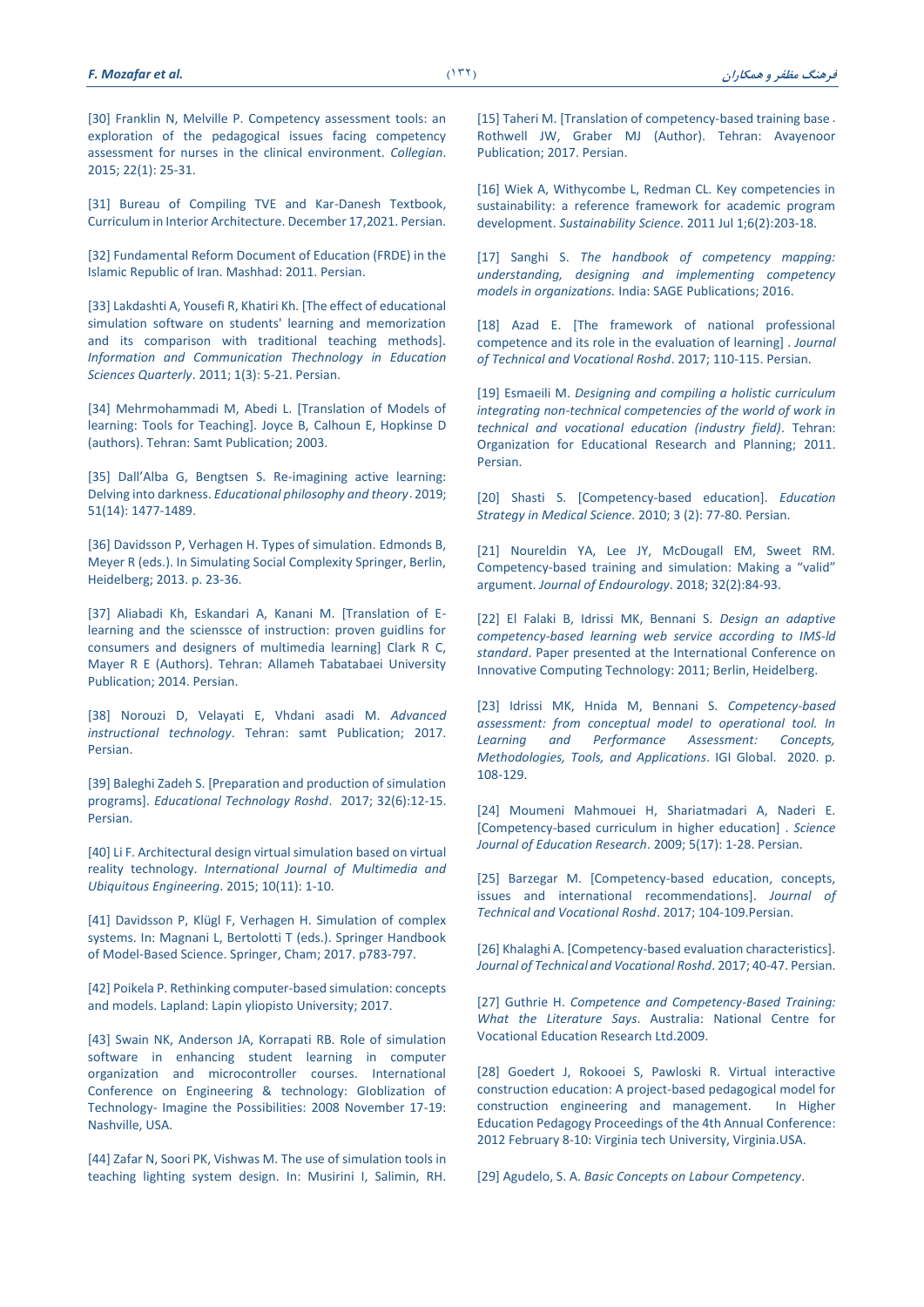[incorporating simulation and student outcomes.](https://www.sciencedirect.com/science/article/abs/pii/S1876139909005829‎) *Clinical [Simulation in Nursing](https://www.sciencedirect.com/science/article/abs/pii/S1876139909005829‎)*. 2011; 7(3): 81-90.

[58] [Clayton MJ, Warden RB, Parker TW. Virtual construction of](https://www.sciencedirect.com/science/article/abs/pii/S092658050000100X)  [architecture using 3D CAD and simulation.](https://www.sciencedirect.com/science/article/abs/pii/S092658050000100X) *Automation in Construction*[. 2002; 11\(2\):227-235.](https://www.sciencedirect.com/science/article/abs/pii/S092658050000100X)

[59] [Messner JI, Yerrapathruni S C, Baratta AJ, Vaughan E.](https://www.researchgate.net/profile/Anthony-‎Baratta/publication/249864710_Using_Virtual_Reality_to_Improve_Construction_Engineering_Education/links/00b7d53a050f2‎ee407000000/Using-Virtual-Reality-to-Improve-Construction-Engineering-Education.pdf) *Using [virtual reality to improve construction engineering education](https://www.researchgate.net/profile/Anthony-‎Baratta/publication/249864710_Using_Virtual_Reality_to_Improve_Construction_Engineering_Education/links/00b7d53a050f2‎ee407000000/Using-Virtual-Reality-to-Improve-Construction-Engineering-Education.pdf)*. [Paper presented at the American Society for Engineering](https://www.researchgate.net/profile/Anthony-‎Baratta/publication/249864710_Using_Virtual_Reality_to_Improve_Construction_Engineering_Education/links/00b7d53a050f2‎ee407000000/Using-Virtual-Reality-to-Improve-Construction-Engineering-Education.pdf)  [Education Annual Conference and Exposition: 2003 June 22-25:](https://www.researchgate.net/profile/Anthony-‎Baratta/publication/249864710_Using_Virtual_Reality_to_Improve_Construction_Engineering_Education/links/00b7d53a050f2‎ee407000000/Using-Virtual-Reality-to-Improve-Construction-Engineering-Education.pdf)  [Nashville, TN, USA.](https://www.researchgate.net/profile/Anthony-‎Baratta/publication/249864710_Using_Virtual_Reality_to_Improve_Construction_Engineering_Education/links/00b7d53a050f2‎ee407000000/Using-Virtual-Reality-to-Improve-Construction-Engineering-Education.pdf)

[60] [Nikolic D, Jaruhar S, Messner JI. Educational simulation in](https://ascelibrary.org/doi/abs/10.1061/(asce)cp.1943-5487.0000098‎)  [construction: Virtual construction simulator](https://ascelibrary.org/doi/abs/10.1061/(asce)cp.1943-5487.0000098‎)*. Journal of [Computing in Civil Engineering](https://ascelibrary.org/doi/abs/10.1061/(asce)cp.1943-5487.0000098‎)*. 2011; 25 (6):421-429.

[61] [Rokooei S, Goedert JD, Woldesenbet A.](https://digitalcommons.unl.edu/constructionmgmt/16/‎) *Investigating [students' perception using construction management](https://digitalcommons.unl.edu/constructionmgmt/16/‎)  simulations*[. Paper presented at the 53](https://digitalcommons.unl.edu/constructionmgmt/16/‎)rd ASC Annual [International Conference of the Associated Schools of](https://digitalcommons.unl.edu/constructionmgmt/16/‎)  [Construction: 2017 April 5-8: Seattle, USA.](https://digitalcommons.unl.edu/constructionmgmt/16/‎)

[62] [Goedert J, Cho Y, Subramaniam M, Guo H, Xiao L. A](https://www.researchgate.net/publication/245136514_A_framework_for_Virtual_Interactive_Construction_Education_VICE)  [framework for virtual interactive construction education \(VICE\).](https://www.researchgate.net/publication/245136514_A_framework_for_Virtual_Interactive_Construction_Education_VICE) *Automation in Construction*[. 2011; 20\(1\):76-87.](https://www.researchgate.net/publication/245136514_A_framework_for_Virtual_Interactive_Construction_Education_VICE)

[\[63\] Zeynivandnechad F, Rashed F.](https://www.gisoom.com/book/11238436/‎) *Testing research hypotheses [with structural equation modeling](https://www.gisoom.com/book/11238436/‎)*. Tehran: Jameeshenasan [Publishing; 2016. Persian.](https://www.gisoom.com/book/11238436/‎)

[64] Kalantari Kh. *[Data processing and analysis in social and](https://www.gisoom.com/book/1454903/‎)  economic research*[. Tehran: Sharif Publications; 2011. Persian.](https://www.gisoom.com/book/1454903/‎)

#### **AUTHOR(S) BIOSKETCHES**



**پرستو آريانژاد** متولد ،1355 دانشجوی دکترای معماری دانشگاه علم و صنعت ايران ، دارای مدرك کارشناسی ارشد پیوسته معماری از دانشگاه شهید بهشتی، زمینه تخصصی و علاقمندی در زمینه آموزش معماری، برنامه های درسی حوزه معماری و فضاهای

**معرفی نويسندگان**

آموزشی ومؤلف چند عنوان کتاب در زمینه معماری و معماری داخلی است.

**Arianejad, P., PhD Student, Architecture, Iran University Science & Technology, Tehran, Iran.** *P\_arianejad@cmps2.iust.ir*



**فرهنگ مظفر** متولد سال ،1335 دانشیار دانشگاه هنر اصفهان، دارای مدرك کارشناسی و کارشناسی ارشد معماری از دانشگاه علم و صنعت ايران، دکترای معماری با گرايش طراحی فضاهای آموزشی از دانشگاه شفیلد انگلستان ، تخصص در حوزه های مختل [\(eds.\).7th International Power Engineering and Optimization](https://ieeexplore.ieee.org/abstract/document/6564592‎)  [Conference \(PEOCO\) ,3-4 Jun 2013, Langkawi, Malaysia.](https://ieeexplore.ieee.org/abstract/document/6564592‎)  [Piscataway, NJ: IEEE; 2013. p. 459-463.](https://ieeexplore.ieee.org/abstract/document/6564592‎)

[45] Shabsni H. *[Educational and development skill: method and](https://samta.samt.ac.ir/content/9659/‎)  techiques of teaching*. Tehran: samt [Publication; 2015. Persian.](https://samta.samt.ac.ir/content/9659/‎)

[46] [Vlachopoulos D, Makri A. The effect of games and](https://educationaltechnologyjournal.springeropen.com/articles/10.1186/s41239-017-0062-1‎)  [simulations on higher education: a systematic literature review.](https://educationaltechnologyjournal.springeropen.com/articles/10.1186/s41239-017-0062-1‎)  *[International Journal of Educational Technology in Higher](https://educationaltechnologyjournal.springeropen.com/articles/10.1186/s41239-017-0062-1‎)  [Education](https://educationaltechnologyjournal.springeropen.com/articles/10.1186/s41239-017-0062-1‎)*. 2017; 14(1): 1-33.

[47] [Raison N, Ahmed K, Fossati N, Buffi N, Mottrie A, Dasgupta](https://bjui-journals.onlinelibrary.wiley.com/doi/abs/10.1111/bju.13710‎)  [P, Van Der Poel H. Competency based training in robotic](https://bjui-journals.onlinelibrary.wiley.com/doi/abs/10.1111/bju.13710‎)  [surgery: benchmark scores for virtual reality robotic simulation.](https://bjui-journals.onlinelibrary.wiley.com/doi/abs/10.1111/bju.13710‎)  *[Bju International](https://bjui-journals.onlinelibrary.wiley.com/doi/abs/10.1111/bju.13710‎)*. 2017; 119(5):804-811.

[48] Holton III EF, Coco ML, Lowe JL, Dutsch JV. Blended delivery [strategies for competency-based training.](https://journals.sagepub.com/doi/abs/10.1177/1523422305286153‎) *Advances in [Developing Human Resources](https://journals.sagepub.com/doi/abs/10.1177/1523422305286153‎)*. 2006; 8(2):210-228.

[49] [Castronovo F. Assessing problem-solving skills in](https://www.proquest.com/openview/2e987d6a028b564067be75e886715ebc/1?pq-origsite=gscholar&cbl=18750&diss=y)  [construction education with the virtual construction simulator.](https://www.proquest.com/openview/2e987d6a028b564067be75e886715ebc/1?pq-origsite=gscholar&cbl=18750&diss=y)  [\[dissertation\]. The Pennsylvania State University, Pennsylvania;](https://www.proquest.com/openview/2e987d6a028b564067be75e886715ebc/1?pq-origsite=gscholar&cbl=18750&diss=y)  [2016.](https://www.proquest.com/openview/2e987d6a028b564067be75e886715ebc/1?pq-origsite=gscholar&cbl=18750&diss=y)

[50] [Rokooei S, Goedert JD.](https://digitalcommons.unl.edu/constructionmgmt/11/?utm_source=digitalcommons.unl.edu%2Fconstructionmgmt%2F11&utm_medium=PDF&utm_campaign=PDFCoverPages) *Lessons learned from a Simulation [Project in Construction Education](https://digitalcommons.unl.edu/constructionmgmt/11/?utm_source=digitalcommons.unl.edu%2Fconstructionmgmt%2F11&utm_medium=PDF&utm_campaign=PDFCoverPages)*. Paper presented at the 122nd [ASEE Annual Conference and Exposition: 2015 June 14-17:](https://digitalcommons.unl.edu/constructionmgmt/11/?utm_source=digitalcommons.unl.edu%2Fconstructionmgmt%2F11&utm_medium=PDF&utm_campaign=PDFCoverPages)  [Seattle, Washington. USA.](https://digitalcommons.unl.edu/constructionmgmt/11/?utm_source=digitalcommons.unl.edu%2Fconstructionmgmt%2F11&utm_medium=PDF&utm_campaign=PDFCoverPages)

[51] [Shen C, Zhang Z, Lai D. Understanding and enlivening AQM](https://www.researchgate.net/publication/279467220_Understanding_and_enlivening_AQM_workings_using_computer_simualtion/link/55ff457608aeafc8ac8b9a35/download)  workings using computer [simulation. American Society for](https://www.researchgate.net/publication/279467220_Understanding_and_enlivening_AQM_workings_using_computer_simualtion/link/55ff457608aeafc8ac8b9a35/download)  Engineering Education (ASEE); [2006 April 29-28: Mid-Atlantic,](https://www.researchgate.net/publication/279467220_Understanding_and_enlivening_AQM_workings_using_computer_simualtion/link/55ff457608aeafc8ac8b9a35/download)  [USA.](https://www.researchgate.net/publication/279467220_Understanding_and_enlivening_AQM_workings_using_computer_simualtion/link/55ff457608aeafc8ac8b9a35/download)

[52] Pariafsai F. Students' [view on potential of a project-based](https://d1wqtxts1xzle7.cloudfront.net/50299581/‎‏%20‏)  [simulation game for construction education.](https://d1wqtxts1xzle7.cloudfront.net/50299581/‎‏%20‏) *International [Journal of Scientific Research in Science, Engineering and](https://d1wqtxts1xzle7.cloudfront.net/50299581/‎‏%20‏)  Technology.* [2016; 2\(5\):514-23.](https://d1wqtxts1xzle7.cloudfront.net/50299581/‎‏%20‏)

[53] [Mas Tomas MD, Blasco García V, Lerma Elvira C, Angulo](https://riunet.upv.es/bitstream/handle/10251/34262/Mas?sequence=1‎)  [Ibáñez Q. Comprehension of architectural construction through](https://riunet.upv.es/bitstream/handle/10251/34262/Mas?sequence=1‎)  [multimedia active learning.](https://riunet.upv.es/bitstream/handle/10251/34262/Mas?sequence=1‎) *Higher Education Studies*. 2013; [3\(2\):1-2.](https://riunet.upv.es/bitstream/handle/10251/34262/Mas?sequence=1‎)

[54] [Dinis FM, Guimarães AS, Carvalho BR, Martins JP.](https://ieeexplore.ieee.org/abstract/document/7943075‎)  *[Virtual and augmented reality game-based applications](https://ieeexplore.ieee.org/abstract/document/7943075‎)  [to civil engineering education.](https://ieeexplore.ieee.org/abstract/document/7943075‎)* Paper presented at the [IEEE Global Engineering Education Conference](https://ieeexplore.ieee.org/abstract/document/7943075‎)  [\(EDUCON\): 2017 April 25-28:](https://ieeexplore.ieee.org/abstract/document/7943075‎) Athens, Greece.

[55] [Li F. Architectural design virtual simulation based on virtual](https://www.semanticscholar.org/paper/Architectural-Design-Virtual-Simulation-Based-On-‎Li/3eec71634fedd1f17a74da4eb69ed65b26ec0be4?p2df‎)  reality technology. *[International Journal of Multimedia and](https://www.semanticscholar.org/paper/Architectural-Design-Virtual-Simulation-Based-On-‎Li/3eec71634fedd1f17a74da4eb69ed65b26ec0be4?p2df‎)  [Ubiquitous Engineering](https://www.semanticscholar.org/paper/Architectural-Design-Virtual-Simulation-Based-On-‎Li/3eec71634fedd1f17a74da4eb69ed65b26ec0be4?p2df‎)*. 2015; 10(11):1-10.

[56] Kleinheksel AJ. Transformative learning through virtual [patient simulations: predicting critical student reflections.](https://www.sciencedirect.com/science/article/abs/pii/S1876139914000309‎)  *[Clinical Simulation in Nursing](https://www.sciencedirect.com/science/article/abs/pii/S1876139914000309‎)*. 2014; 10(6): 301-308.

[57] [Swanson EA, Nicholson AC, Boese TA, Cram E, Stineman](https://www.sciencedirect.com/science/article/abs/pii/S1876139909005829‎)  [AM, Tew K. Comparison of selected teaching strategies](https://www.sciencedirect.com/science/article/abs/pii/S1876139909005829‎)